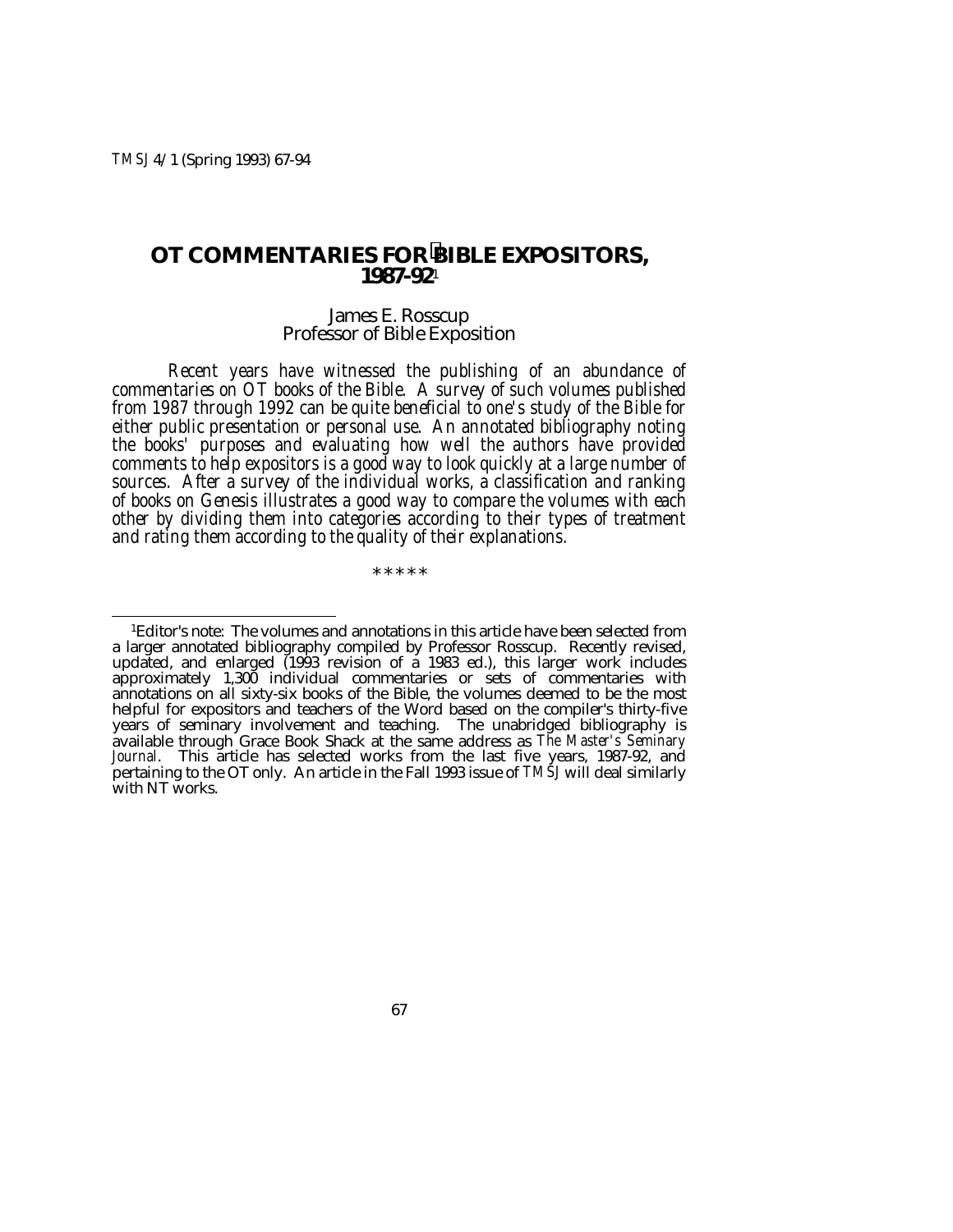In an era of mushrooming information, publishing of tools for biblical study has not lagged behind literature in other fields. In a seemingly never-ending stream, books dealing with the Bible continue to appear. That has evoked what is perhaps the most frequently asked kind of question by those who thirst for a deeper understanding of the Word: "What is the best commentary on Genesis?" or "What is the best book for studying Old Testament backgrounds?" or "What is the best commentary set on the Old Testament?"

Such a question deserves a knowledgeable answer because the accuracy and consequent effectiveness of someone's sermon or Biblestudy lesson may hinge on the advice given. Yet it is not an easy question to answer. One reason it is not easy to answer is the rapidity<br>with which new volumes are appearing.

The following remarks cite recent works that, for some reason, deserve such special attention. This is not intended to be an exhaustive listing of recent works, but the number of study tools cited should furnish a beginning answer to readers' questions such as the ones cited above.<br>The descriptions are limited to some of the relatively recent

volumes and sets, under the assumption that many will already know the merits of many of the older works. Anyone interested in a complete annotated bibliography should consult the information in note 1 above.

# COMMENTARIES ON THE WHOLE BIBLE

Several commentaries on the whole Bible have appeared and can be divided into two groups: those that follow a "synthesis" approach and those that are more analytical.

Works That Synthesize<br>The Bible Speaks Today. Downers Grove, IL: InterVarsity, 1986`.<br>The volumes in this series furnish surveys to Bible books in a<br>lucid manner that explains passages concisely, deals with some problems, and shows the practical import of principles. Writers often draw on considerable scholarly help, resulting in a competent evangelical product. Joyce Baldwin does *The Message of Genesis 12-50* (1986). Derek Kidner contributes *Love to the Loveless* (Hosea) and *A Time to Mourn and a Time to Dance* (Ecclesiastes). Michael Wilcock is fairly helpful on Chronicles, John Stott very good on Galatians and Ephesians, R. C. Lucas vital on Colossians and Philemon. The series has other contributors and is helpful for lay readers and pastorteachers desiring a readable and refreshing tracing of the progression of thought.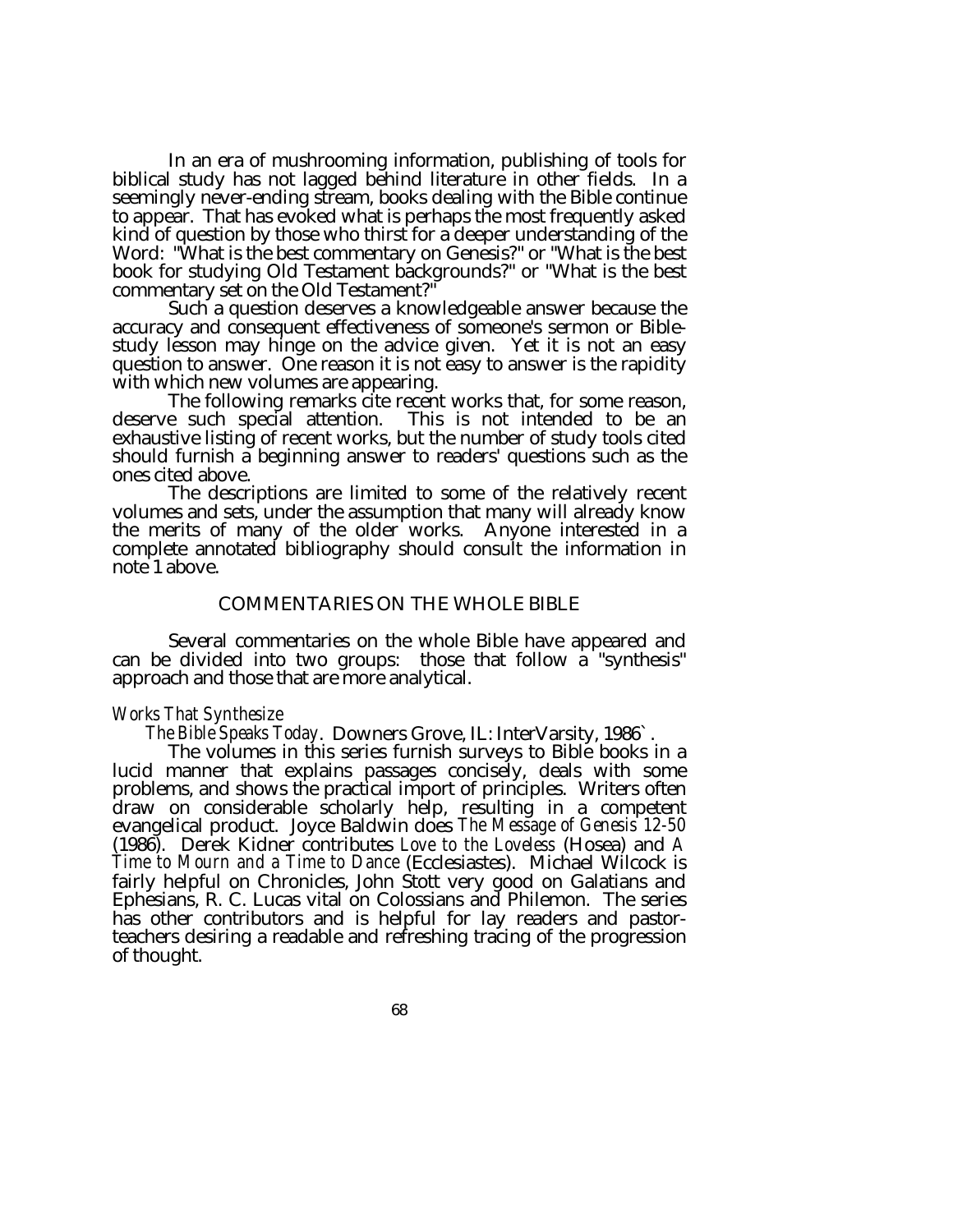Raymond Brown, *et al*, eds. *The New Jerome Biblical Commentary*. Englewood Cliffs, NJ: Prentice Hall, 1990. 1,475 pp. This updates *The Jerome Biblical Commentary* that appeared

twenty-two years ago by incorporating the results of recent scholarship. It represents some of the cream of Roman Catholic scholarship in commentary and special articles on topics such as the Pentateuch, wisdom literature, prophetic books, apocalyptic, Hebrew poetry, apocryphal sources, Dead Sea Scrolls, other Jewish literature, text and versions, modern OT criticism, biblical archaeology, and religious institutions of Israel. About sixty percent of the material is new.

Walter Elwell, ed. *Evangelical Commentary on the Bible*. Grand Rapids: Baker, 1989. 1,229 pp.

The purpose of this one-volume work is to help those without technical training to understand Scripture, an aim held in common with several other commentaries not written with scholars in mind. Contributors represent a variety of viewpoints, unity of content not being the goal (p. viii). Some of the better portions are on Genesis and Ezekiel (Victor Hamilton), Leviticus and Ezra/Nehemiah (Louis Goldberg), Joshua and Judges (Andrew Bowling), Ruth (R. K. Harrison), 1 and 2 Samuel (Herbert Wolf), Proverbs (R. K. Harrison), James (Douglas Moo), and the Johannine Epistles (James B. DeYoung).

James L. Mays, ed. *Harper's Bible Commentary*. San Francisco: Harper & Row, 1988. 1,326 pp.

provide introductory essays and commentaries. The work's essays deal with such topics as reading and interpreting the Bible, OT context, context of Apocrypha and NT, how the Bible relates to literature of the ancient Near East and the Greco-Roman era, Jewish interpretation, and introductions to sections of the Bible such as Psalms and Wisdom, with a bibliography at the end of each. The work leans toward the JEDP theory about some OT books, Canaanite religious ideas, the view that Genesis 1-2 has two creation accounts, and other liberal theories.

John Phillips. *Bible Explorer's Guide*. Neptune, NJ: Loizeaux, 1987. 274 pp.

This general introductory work, evangelical in nature, has two sections, Hermeneutics and Helps. Under the first are twenty-two divisions dealing with Words, Figures of Speech, Culture, Context, Types, Parables, Prophecy, Devotional Rule, Application, Christ the Ultimate Key, and others. The second has a quick survey of the Bible, summary of Bible history, symbols, helpful books, and the like.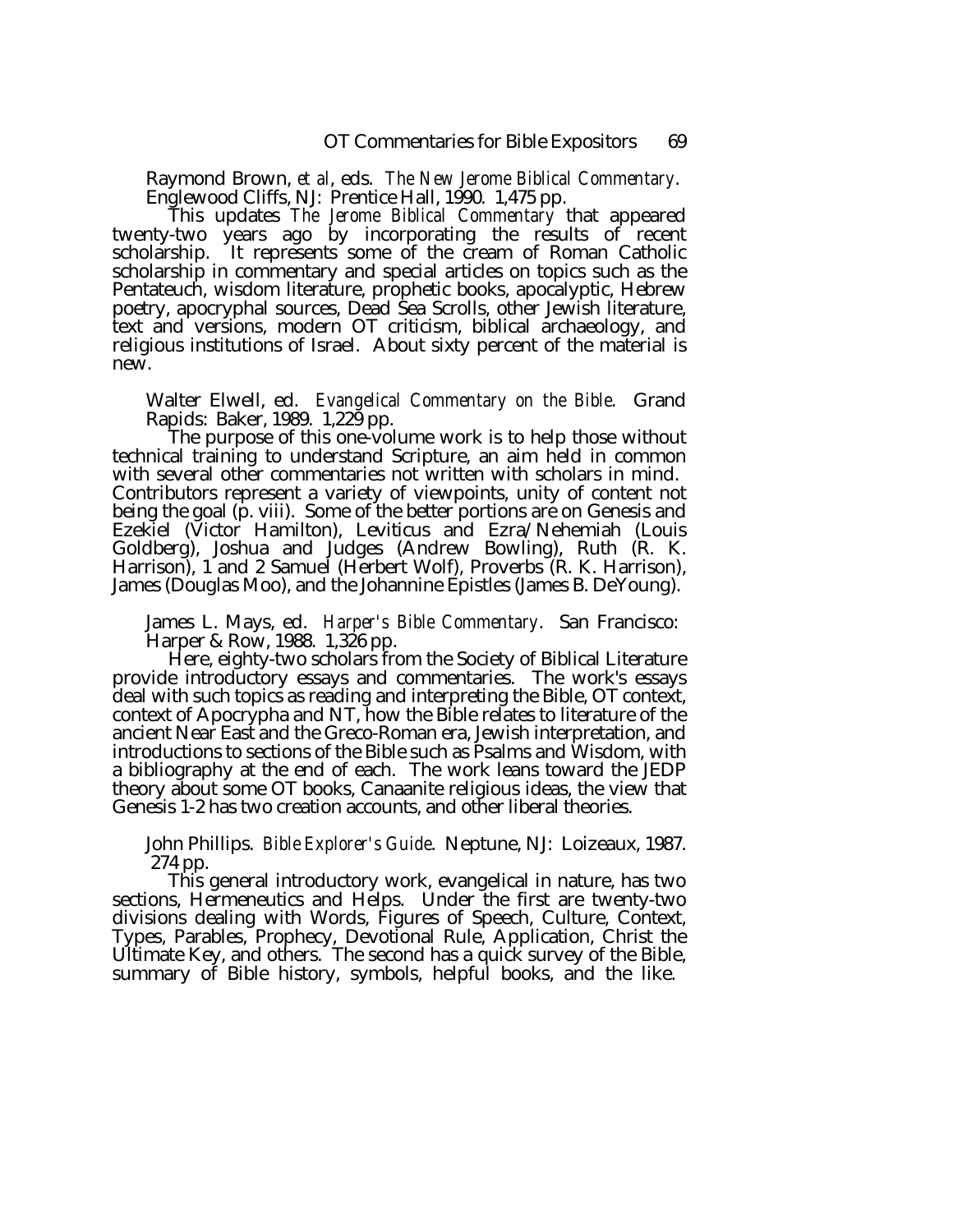Phillips, a premillennialist, is well-known for his *Exploring the New Testament*, a series of clear practical expositions of key books like John and Romans.

Lawrence O. Richards. *The Teacher's Commentary*. Wheaton: Victor, 1987. 1,110 pp.<br>This is an evangelical effort by a Dallas Seminary graduate to

survey each book of the Bible and provide special material to help teachers of Sunday Schools, Bible study leaders, and pastors teach on different sections. The special features include illustrations and applications, definitions of biblical and doctrinal terms, background, maps and charts, and teaching suggestions. Coverage of sections is of a very general nature that picks out some key points and skips many others. Richards devotes five and one-half pages to the treatment of Psalms 74-150. Proverbs 10-31 and Ecclesiastes receive about the same. The amount of material that is bypassed will perhaps agitate readers. The page format is in two-columns of very readable type.

#### *Works That Analyze*

Frank E. Gaebelein, gen. ed. *The Expositor's Bible Commentary*. 12 vols. Grand Rapids: Zondervan, 1979`92.

This is the top general work of scholarly evangelicalism by seventy-two writers who are from several countries and hold to divine inspiration of Scripture and premillenialism (for the most part). The NIV is the basis for their comments. The Associate Editor is J. D. Douglas, and consulting editors are Walter C. Kaiser, Jr., Bruce K. Waltke, James Boice, and Merrill C. Tenney. The work reflects a sensitivity to recent literature, issues, and views on exposition. Some very skilled and established scholars are among the contributors. Writing on introductory matters are Gleason Archer, Jr., G. W. Bromiley, Donald Guthrie, R. K. Harrison, Carl Henry, Harold Hoehner, Walter Kaiser, Bruce Metzger, Roger Nicole, Robert L. Saucy, Andrew Walls, Bruce Waltke, Donald Wiseman, and Edwin Yamauchi. Scholars that write on NT books include M. C. Tenney (John), R. N. Longenecker (Acts), James Boice (Galatians), Homer Kent, Jr. (Philippians), Robert L. Thomas (Thessalonians), D. E. Hiebert (Titus), Leon Morris (Hebrews), Edwin Blum (Peter and Jude), and Alan Johnson (Revelation).

David A. Hubbard and Glenn W. Barker, gen. eds. *Word Biblical Commentary*. Waco, TX: Word, 1982` .

This recent series is sometimes liberal and sometimes evangelical. Many of the projected fifty-two volumes that will compose the set are already available. An imposing group of about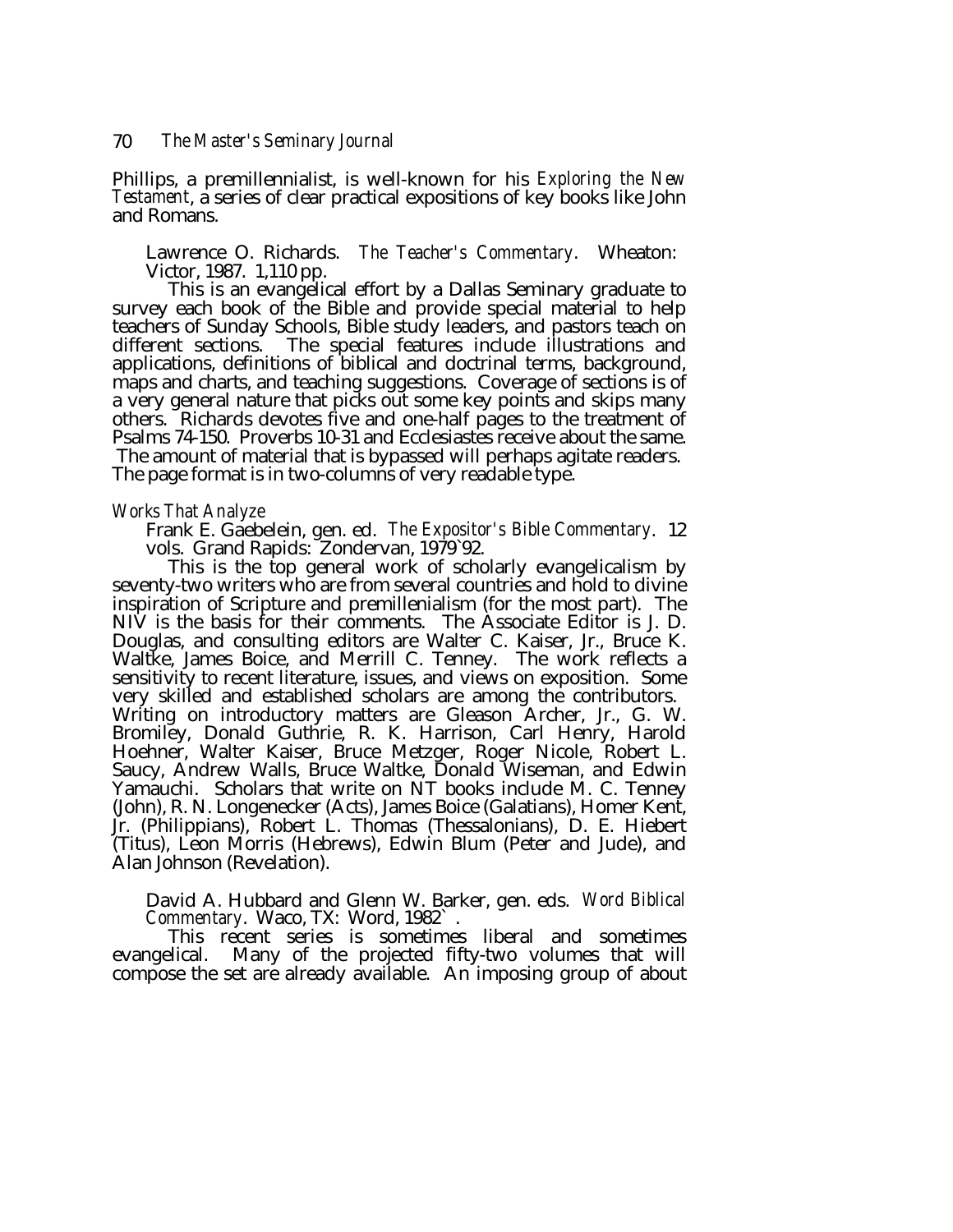fifty scholars, many of them internationally known, are contributing commentaries. John D. W. Watts is editing the OT, and Ralph P. Martin the NT. Each writer does his own translation of the biblical text and accommodates his exegesis to this. The technical scholarly matter is understandable and relevant to seminary students (in some cases, more advanced ones) and pastors as well as professional scholars and teachers. The introductions and commentaries on individual books incorporate a fair amount of detail as well as excurses on major problems and lengthy bibliographies of books and journal literature. In the verse-by-verse comments, Hebrew and Greek words appear and are followed by an explanation of their sense. Different views in a passage often receive detailed discussion, e.g., F. F. Bruce on 1 Thess 4:4 regarding whether skeyow (*skeuos*, "vessel") refers to a man's wife or his body. The following are among the other contributors: Gordon Wenham (Genesis, 2 vols.), Peter C. Craigie (Psalms 1-50), Marvin Tate (Psalms 51-100), Leslie Allen (Psalms 101-150), G. R. Beasley-Murray (John), James D. G. Dunn (Romans), Ralph Martin (2 Corinthians, James), Richard Longenecker (Galatians), Robert Mounce (Pastoral Epistles), and William Lane (Hebrews). This venture, like any other of its kind, varies widely in quality from volume to volume.

# COMMENTARIES ON THE OLD TESTAMENT

Some commentary sets deal only with the Old Testament.

*A Work That Synthesizes*

Commentary; Chicago: Moody, 1988. 267 pp.<br>The author was a professor of Bible and Theology at Moody<br>Bible Institute and now is on the faculty of Trinity Evangelical Divinity School. The surveys are brief and sweeping and furnish a lay person with a quick glimpse that is helpful. Yet they do not deal with as much or provide nearly the help of other surveys such as that of Leon Wood.

*A Work That Analyzes Old Testament Library*. Philadelphia: Westminster, 1985` . reasoning that because of their liberal bent are unpleasing to staunch evangelicals. The works can provide help in some places, but too often they are of no help. Some volumes are better in explaining passages in ways that conservatives can appreciate. Frequent examples of this occur in Joseph Blenkinsopp's treatment of Ezra-Nehemiah. On the other hand, many parts have their greatest usefulness among readers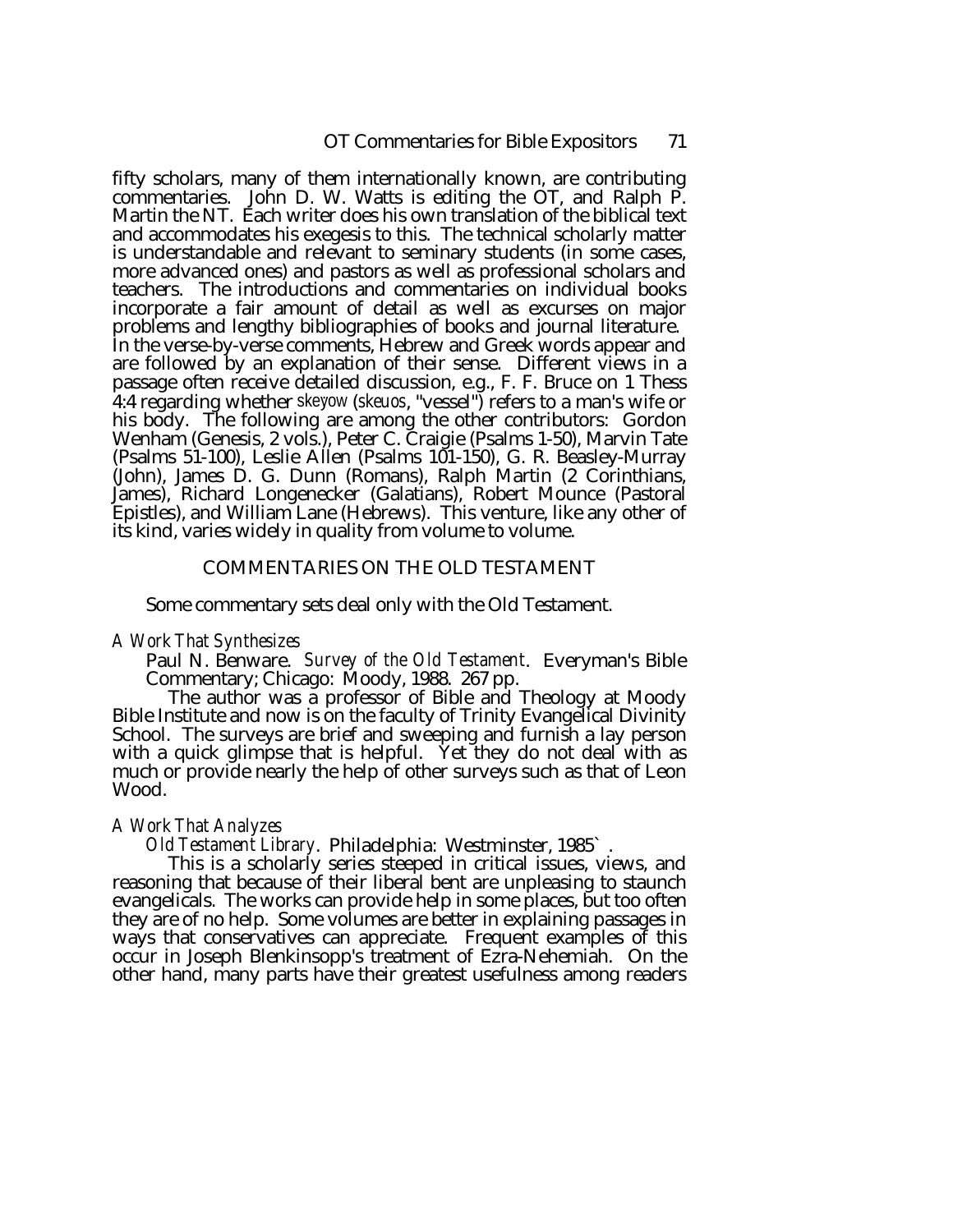of a very liberal orientation. G. von Rad on Genesis and Deuteronomy and Robert P. Carroll on Jeremiah exemplify these.

# COMMENTARIES ON THE PENTATEUCH

*JPS Torah Commentary*. New York: Jewish Publication Society, 1989`93.

Nahum Sarna's commentaries on Genesis and Exodus and Baruch Levine's on Leviticus are surveys, but Jacob Milgrom's treatment of Numbers is massive (520 pp.). Thorough study in a wide range of sources marks this series, especially the work of Milgrom. The commentary provides an explanation of passages that is typical of Jewish scholars. Jeffrey Tigay's volume on Deuteronomy is scheduled for release in 1993 and is not available for this review. The theological orientation of the commentaries is liberal, but the volumes contribute to the understanding of many points where liberal or conservative factors are not in question.

G. H. Livingston. *The Pentateuch in Its Cultural Environment*. 2nd ed.; Grand Rapids: Baker, 1987. 322 pp.

A professor of OT at Asbury Theological Seminary since 1953 has produced this readable, comprehensive, will-respected, evangelical work. He discusses peoples of the ancient Near East (Sumerians, Assyrians, Amorites, Egyptians, Hyksos, Hittites, Philistines, Canaanites, and others). Among other things, he describes relevant ancient scripts, literature (compared with the Pentateuch), concepts, practices, schools of thought on Pentateuchal studies, Mosaic authorship, Dead Sea Scroll relevance, the JEDP theory, literary criticism, form criticism, and canonical criticism. The last chapter discusses the canonization of the Pentateuch and factors relevant to it. Subject and Scripture indexes help locate information on various topics and verses.

John H. Sailhamer. *The Pentateuch as Narrative: A Biblical-Theological Commentary*. Grand Rapids: Zondervan, 1992. 522 pp.

School, begins his volume with an introduction to the Pentateuch that covers background, authorship, sources, literary form, structure, purpose, theology, basic principles, and other matters (1-79). Then he gives a fairly detailed, well-outlined survey of each book, section by section`e.g. Genesis occupies 81-240 and Exodus 241-322). He concentrates on style and structure in relating details to their context. Besides providing surveys of and connecting thoughts in the text, he treats major problems such as Gen 1:1-2 and 6:2, 4 (the sons of God).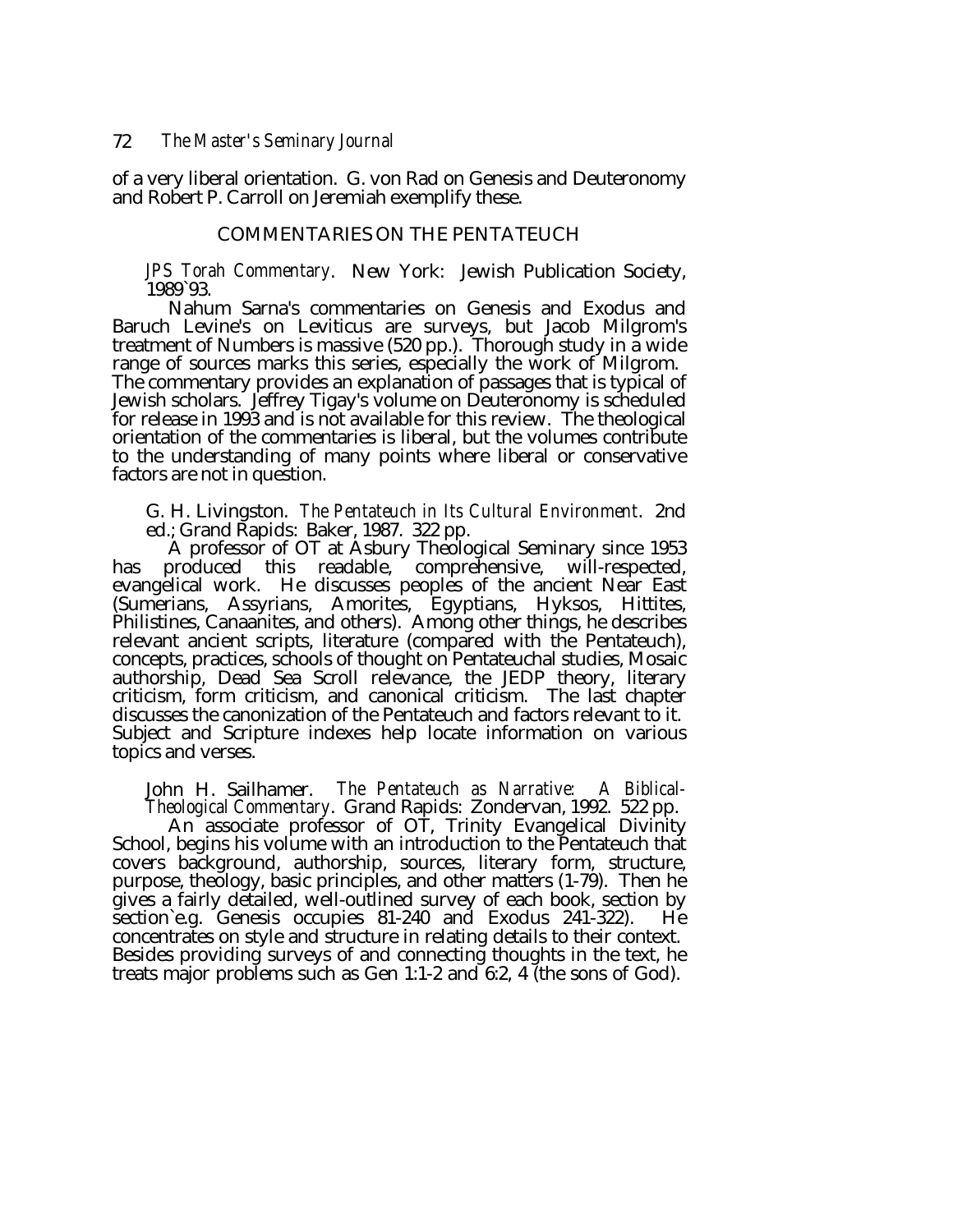He incorporates the Hebrew text skillfully and is usually lucid. He holds a high evangelical view of the integrity and unity of the biblical accounts. He is thoroughly aware of literature on relevant issues as reflected in his sometimes very substantial documentation. Even though one may not agree with all the conclusions, this is still, on the whole, one of the most competent, informative books on the Pentateuch. It will be very helpful for teachers, pastors, and students. In an appendix Sailhamer lists all the commands of the law in various categories and gives examples where Jesus and NT writers derive principles (482-516). Discussions of many verses are insightful, e.g., the validity of a Messianic reference in Deut 18:18 (456). The same author furnishes more detail on Genesis in his commentary on the book in *The Expositor's Bible Commentary*.

Herbert Wolf. *An Introduction to the Old Testament Pentateuch*.<br>Chicago: Moody, 1991. 276 pp. Wolf is associate professor of OT, Wheaton Graduate School.

He provides an evangelical discussion of introductory aspects such as the fivefold division of the Pentateuch, unity, impact on other OT and NT books, theology (i.e., God, man, salvation, the Messiah, faith, atonement, covenants), the Samaritan Pentateuch, literary characteristics, and Moses' significance. He argues for Moses as the main author and for the unity of the Pentateuch. Then he deals with each of the five books. In Genesis, he discusses key problems in 1:1`2:3, the sons of God in 6:2, 4, the extent of the flood, and other issues. Sometimes when discussing differing views, as on the length of "day" in Genesis 1, it is difficult to discern the preferred view of the author (84-88). The same applies in his lengthy comments on the sons of God (97-100). A conclusion to all the interpretive problems would have improved helpfulness, as is illustrated in Wolf's stated preference for an early date of the exodus (148). Some of the problem discussions are excellent, as in the case of the much-attacked numbers for Israel in Numbers 2 (148-52). Overall, the book is well worth reading, though surveys of Pentateuchal books are shorter than Sailhamer's. It contains a good bibliography (223-61). Indices of subjects, authors, and Scriptures also add value.

# COMMENTARIES ON GENESIS

The remainder of this commentary survey will focus on individual books or groups of books of the OT. As a general rule, this discussion will omit works already alluded to as parts of sets.

Victor P. Hamilton. *The Book of Genesis, Chapters 1-17*. NICOT;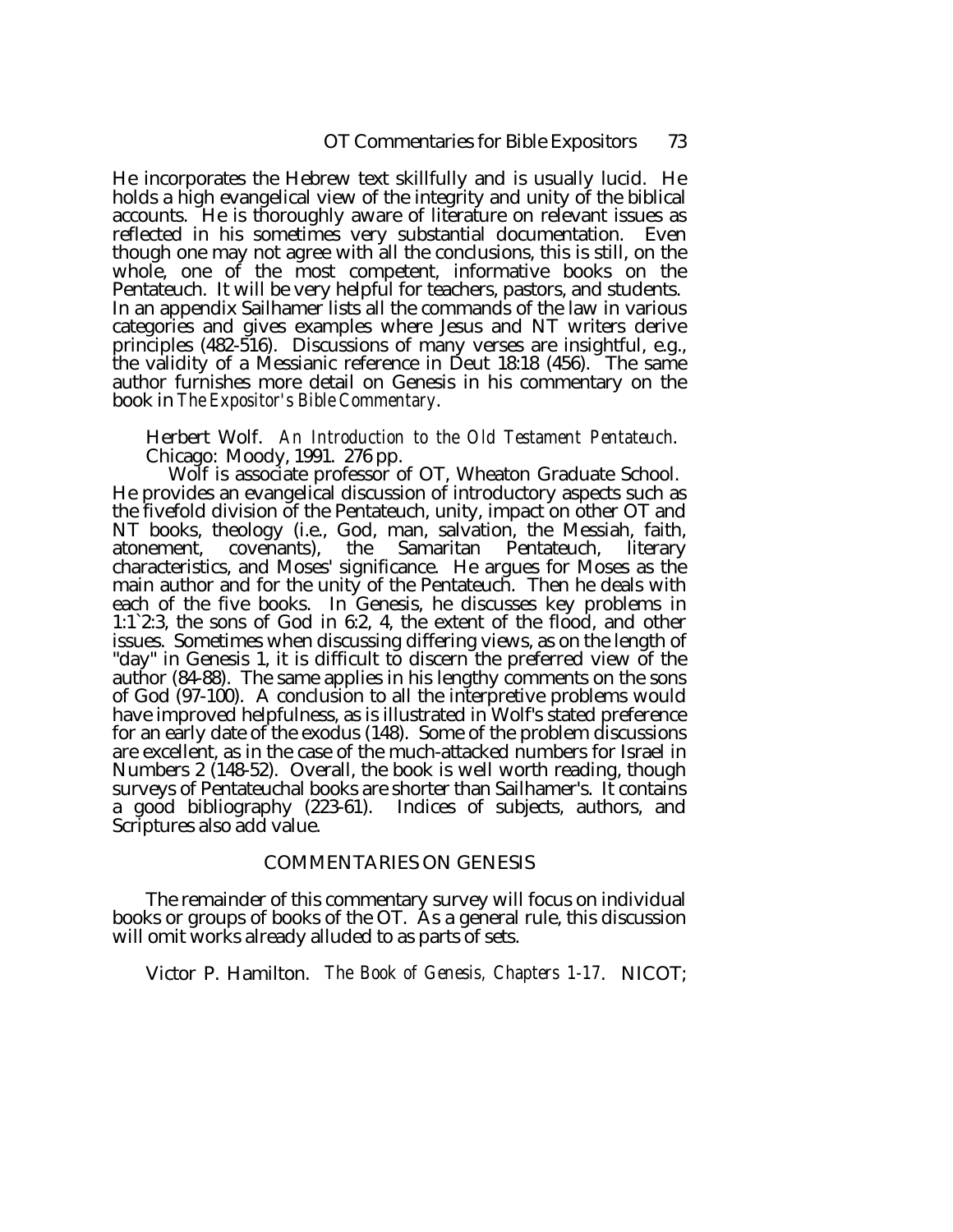## 74 *The Master's Seminary Journal*

Grand Rapids: Eerdmans, 1990. 522 pp.

This first of two volumes on Genesis has a very informative introduction (about one hundred pages), surveying the history of critical theories but without reaching a firm conclusion on authorship. It has twenty-five pages of bibliography. The treatment of some problems is in detail, examining interpretive issues such as the length of the "days" in Genesis 1. It is thorough in giving the meaning of verses, taking into account biblical usage of words, context, and Near Eastern literature. It is a standout commentary along conservative lines, even covering many subjects relevant to Genesis. Only scholars will grasp some of what Hamilton writes. Others will have to keep rereading patiently to figure his meaning out. The author is indecisive in regard to the "sons of God" (6:2, 4) and in choosing between a local and universal flood. His explanations are at times very good, but at others fall short of adding much light as in the case of the ritual ceremony in Genesis 15. Yet he gives so much data that the reader is bound to benefit.

Allen P. Ross. *Creation and Blessing*. Grand Rapids: Baker, 1988. 744 pp.

This is a major contribution, stemming from an immense study in relevant literature written recently. Ross gives a broad exposition, section by section, not verse by verse, and handles major problems with expert awareness of views and discussion of arguments. It is a valuable scholarly work that surveys issues and the literature dealing with them.

Claus Westermann. *Genesis: A Commentary*. 3 vols.; Minneapolis:

 Augsburg, 1984-86. The three volumes cover chaps. 1`22, 23`36, and 37`50. This form-critical scholar uses more than 1,500 pages to discuss critical matters, word meanings, history, and theology`all in immense detail. By careful study a reader can glean much that is profound and helpful from the three volumes, but some statements will still puzzle him. The commentary portion is often helpful to the scholar. The bibliography supplies considerable assistance, though most entries are German works and few are evangelical. Textual comments and summaries on the history of interpretation of portions like Genesis 14, 15, and 16 are informative. Westermann thinks Genesis 37`50 was a later writing, originating during the period of David and Solomon and added to the rest of Genesis to form a unit. The commentary's low view of the authority of Scripture will disturb the conservative. It often argues against conservative views. It does not endorse the teaching of original sin in Genesis 3. The author devotes much space to theorizing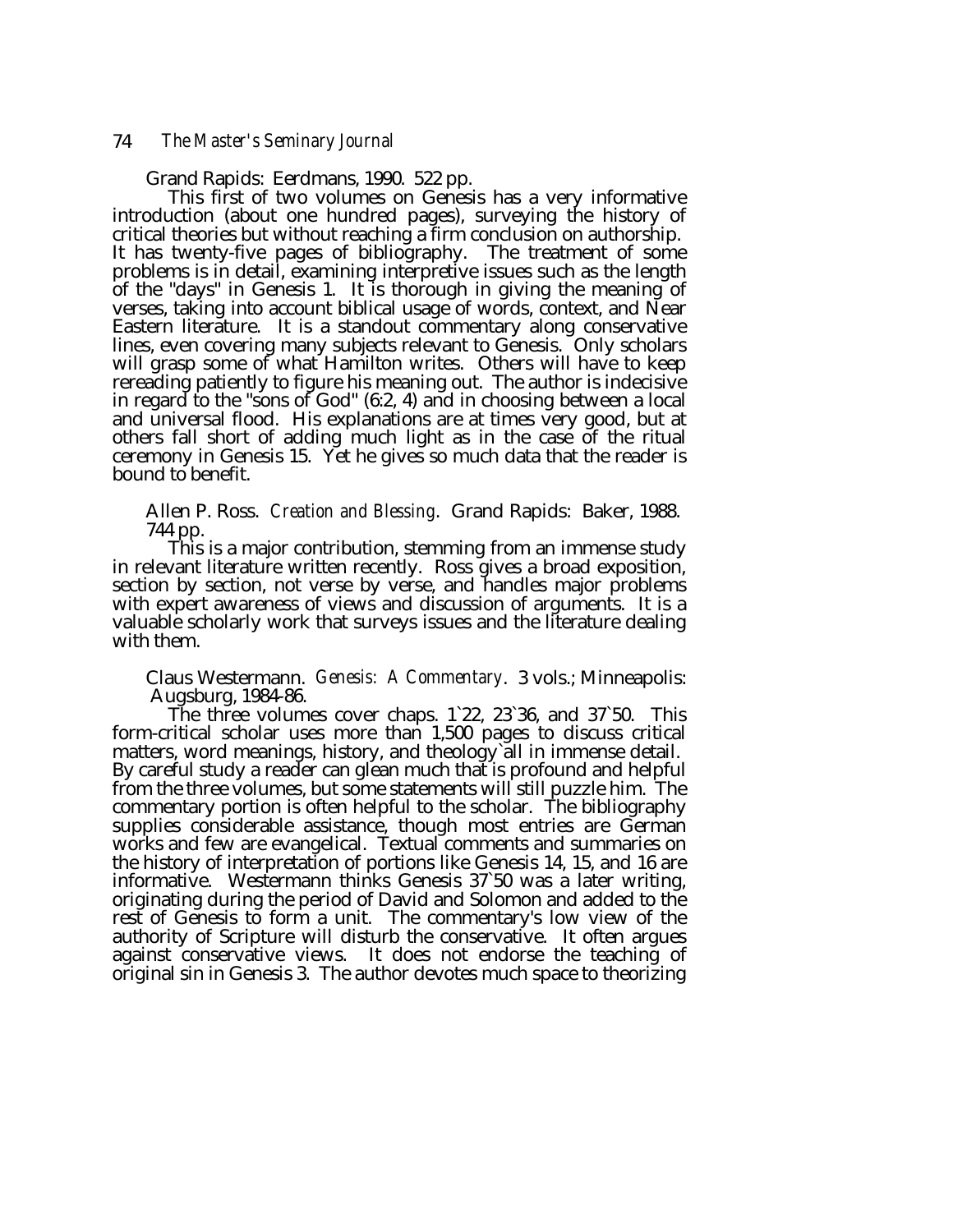how the text of Genesis arrived in its present form. Incidentally, a onevolume condensation of this large work is also available (*Genesis, A Practical Commentary* [Grand Rapids: Eerdmans, 1987] 338 pp.). The briefer work concentrates on Westerman's personal convictions in a much simpler way, without the technical comments.

Ronald Youngblood. *The Book of Genesis. An Introductory Commentary*. 2nd ed.; Grand Rapids: Baker, 1991.

of this work (chaps.  $12.50$  in 1976 and chaps 1`11 in 1980) by a professor of OT at Bethel Theological Seminary, West. A brief introduction (9-18) upholds Mosaic authorship and a date between 1445-1405 B.C. The author sees no gap in 1:2. He interprets the days of chap. 1 partly in literary order and partly in chronological order. He favors the claim of science that manlike creatures were on earth five million years ago (46), but that man in the Adamic race in a covenant relation with God has a more recent date. He chooses the human view of "sons of God" in Genesis 6 and opts for a local flood. This is a fairly good, very readable survey of Genesis, but does not have the overall value of those by Ross and Sailhamer.

# BOOK COMMENTARIES ON THE REST OF THE PENTATEUCH

Bernard L. Ramm. *God's Way Out. Finding the Road to Personal Freedom through Exodus*. Ventura, CA: Regal, 1984 and 1987. 166

pp.<br>This is a simple, clear, running commentary not verse by verse'that centers on God's attributes and work, types of Christ and His church, NT truth related to Exodus, and application to life today. Ramm has intriguing chapter titles, sweeping surveys rich in connections to life now, notes on word meanings, and refreshment that warms the heart. Chapter 4 on Moses' excuses and God's answers is entitled, "God Can Use Even You." This popular-level survey is effective in simplifying a long book into three very manageable points: Divine Redemption, Divine Morality (the Law), and Divine Worship. Its contribution is in the perspective of the synthesis that encompasses so much detail.

B. Maarsingh. *Numbers*. Grand Rapids: Eerdmans, 1987. 221 pp.

This volume is lucid, brief, and vigorous in explaining words, phrases, and many issues with a learned grasp of text, exegesis, and ancient customs. Yet the author remains practical and has a freshness that encourages application and growth. Lay readers and even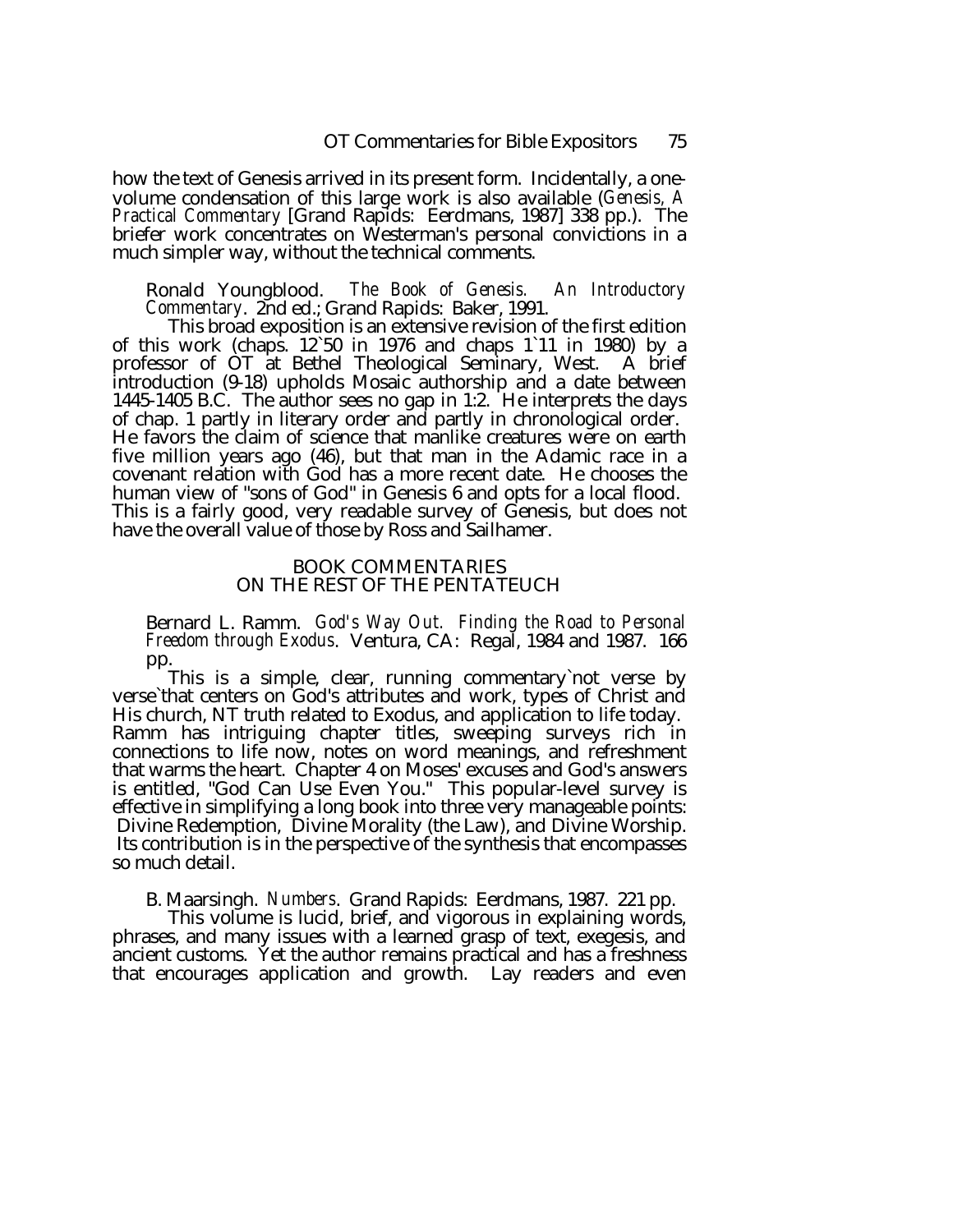advanced students will profit from this survey.

James Philip. "Numbers," in *The Communicator's Commentary*. Waco, TX: Word, 1987. 364 pp.

faith in Scotland, pastoring the Holyrood Abbey Church, Edinburgh. Using good sources and explaining the text conservatively, he also shows practical applications for people today.

Patrick D. Miller. *Deuteronomy*. Interpretation Series; Louisville: John Knox, 1990. 253 pp.

This is a sweeping exposition`not a verse-by-verse discus- sion`with essays on structure, motifs, and sections in the book. This professor of OT Theology at Princeton Theological Seminary follows the line of many in thinking final redaction took place during Josiah's career. He does not, however, devote much space here to this subject. He has many helpful thoughts on the meaning of the text. His wellorganized work aims to help teachers, preachers, and students by commenting on the RSV text. Synopses begin each chapter and orientate readers to the setting, Miller's opinion about the unit of structure under consideration, and how the section of Deuteronomy fits the larger structure of the book. Occasionally his ideas are arbitrary: e.g., "It is highly unlikely that we have here an accurate historical report of words and actions by Moses on the plains of Moab"<br>(25). Yet the volume draws spiritual-life lessons that are quite Yet the volume draws spiritual-life lessons that are quite worthwhile (e.g., chaps. 38-40). The problem for conservatives will be the position that the concern for possession of the land in Deuteronomy is expressed because the book was done centuries later than the wilderness era when Israel was in danger of being uprooted from the land (44). Even in the face of this extreme position, Miller summarizes many helpful things regarding the land (44-52).

# JOSHUA, JUDGES, RUTH

Dale R. Davis. *No Falling Words. Expositions of the Book of Joshua*. Grand Rapids: Baker, 1988. 204 pp.

Reformed Theological Seminary furnish evangelical material to help preachers blend sound exegesis, theological substance, interesting exposition, and practical application. Davis groups his chapters under "Entering the Land" (Joshua 1`4), "Taking It" (chaps. 5`12), "Possessing It" (chaps. 13`21), and "Refining It" (chaps. 22`24). The book title comes from 21:45 (cf. 21:14), and the chapter titles are quite creative. These very readable studies do not deal with every verse, but with key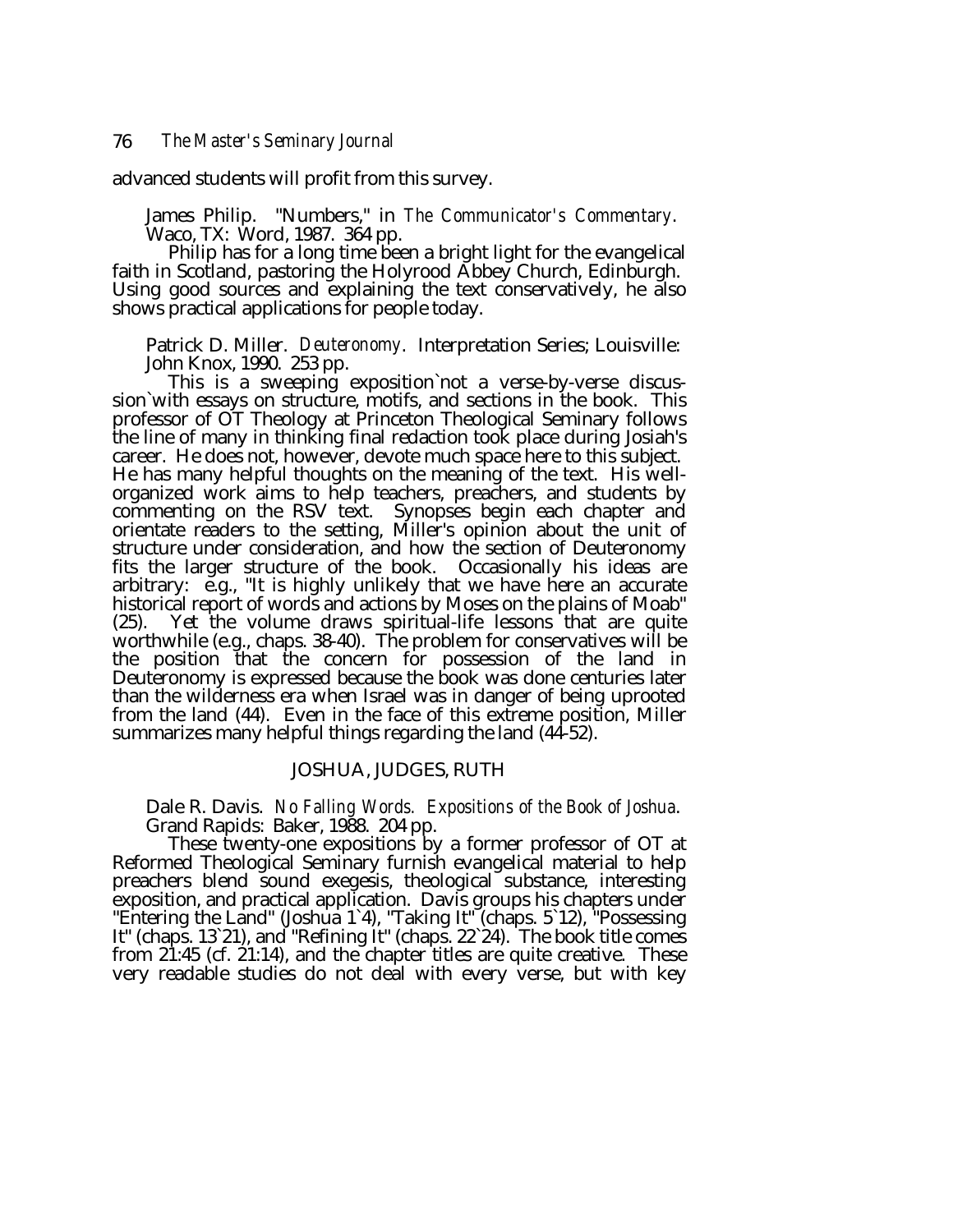portions from each chapter. At times footnotes cite good sources and add important help. All told, the book is a good survey of Joshua that preachers or lay people can enjoy. It has many ideas to provoke sermons and point to application.

R. Kent Hughes. *Living on the Cutting Edge: Joshua and the Challenge of Spiritual Leadership*. Westchester, IL: Crossway, 1987. 172 pp.

This broad exposition is warm and popular in treating selected chapters from Joshua. Hughes often has good insights on analogies from Israel's victories for growth and victory today, through God's strength. He shows traits for effective leadership. Most lessons are good, but one that disappoints is, "Rahab's lie was a stupendous act of true faith" (37). Well, yes, she lied, and yes, she did have faith. But who says it is necessary to make the lie a part of the faith or faith a part of the lie? Also, on p. 36, Hughes advances the idea that a Christian musters faith out of a glass. In actuality, when a Christian wrongly persuades himself that he has to clutch at certain means to achieve faith, true faith is not generated by human fallacy, but by the Lord using means He can endorse: His Word. He can use us even though a Christian may fail Him by leaning on false means or tracing his effectiveness to the means the Lord may use rather than to the Lord Himself. On the whole, however, the book is usually quite helpful for preaching or just for devotional aims.

Dale R. Davis. *Such a Great Salvation*. Grand Rapids: Baker, 1990.

227 pp.<br>This is a flowing and popular conservative exposition that is suggestive for pastors who preach individual messages or a series on Judges. Davis deals with problems in footnotes, so he can keep the vital message foremost and point out relevance for today. The book is frequently refreshing in helping a reader to grow in grace. The author keeps spotlighting the beauty of God.

Cyril J. Barber. *Judges, A Narrative of God's Power*. Neptune, NJ: Loizeaux, 1990. 293 pp.

much study and skill in showing present relevance of the text. The Dale Davis book is fairly good, but this one is even better as a whole, though Barber does not see impropriety in some of Samson's episodes with women as he interprets the texts. He uses captivating headlines for sections, a vivid flow, arousing descriptions, analogies, illustrations, and applications. He capably handles many problems through notes that sometimes are rather lengthy and meaty. Like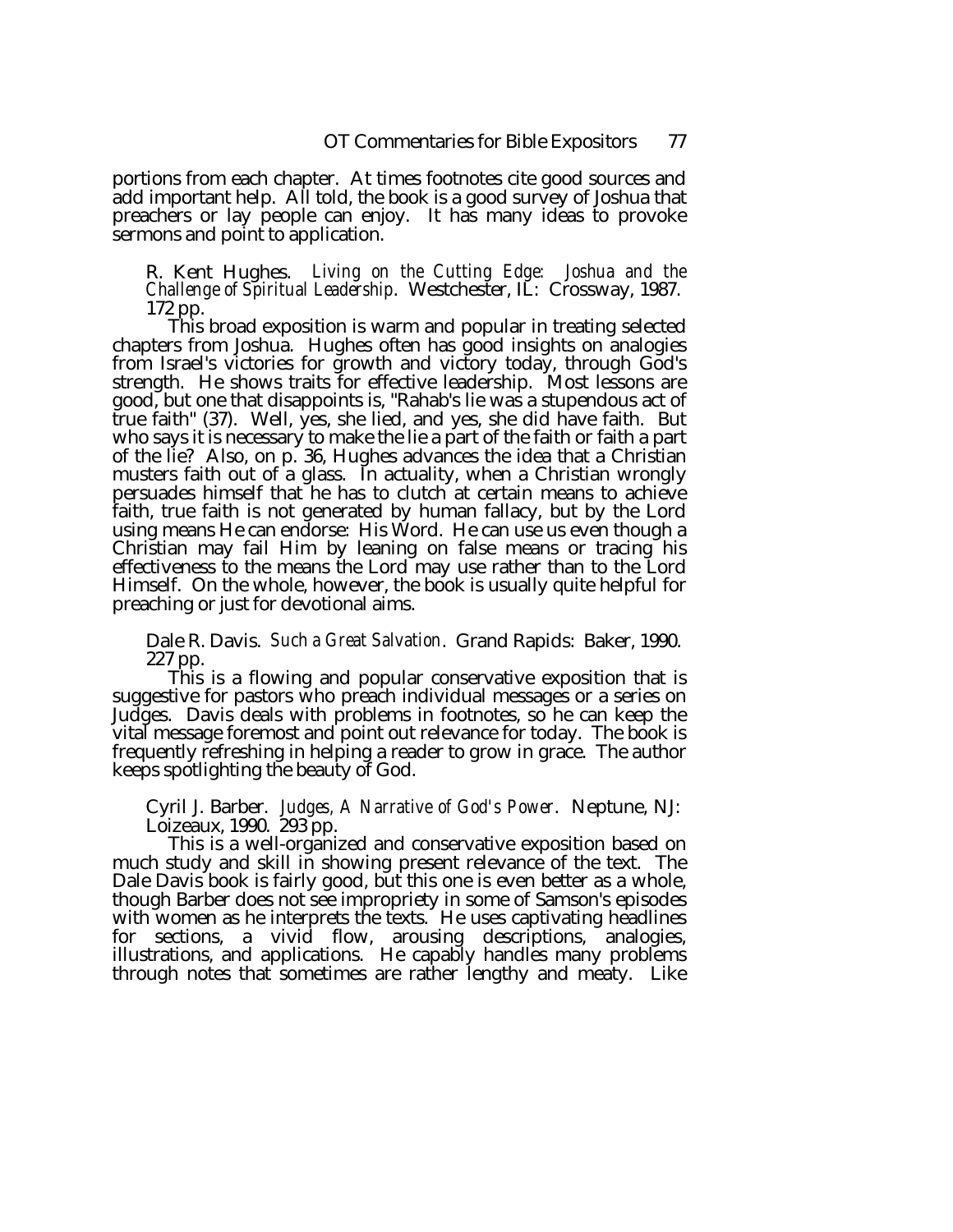Davis, he is competent, thought-provoking, and often sharp in exposing the contemporary timeliness of the book.

Cyril J. Barber. *Ruth, A Story of God's Grace*. Revision of a 1983 ed.; Neptune, NJ: Loizeaux, 1989. 198 pp.<br>As with Judges, this conservative exposition is creatively lucid

in a way many pastors, students, and lay people will value. It has nine chapters, including footnotes at the end of the work, some with substantial help drawn from wide reading. A section on critical studies (131-47) discusses authorship, date, unity of the genealogy in chap. 4 with the rest of the book, and themes. Using good illustrations occasionally, Barber usually touches on problems briefly, e.g., defending the chastity of Boaz and Ruth in lying near each other and explaining customs.

Robert L. Hubbard, Jr. *The Book of Ruth*. NICOT; Grand Rapids: Eerdmans, 1988. 317 pp.<br>This professor of Hebrew at Denver Theological Seminary

believes that the book dates from Solomon's era`the point to which the genealogy of Ruth 4 reaches`and is a unity including 4:18-22. Using a detailed verse-by-verse approach, Hubbard is thorough and knowledgeable and documents well. He analyzes issues from several perspectives and is very familiar with customs and literature relevant to Ruth. He writes primarily for pastors and lay people.

# SAMUEL, KINGS, CHRONICLES

John H. Hayes and Paul K. Hooker. *A New Chronology for the Kings of Israel and Judah and Its Implications for Biblical History and Literature*. Atlanta: John Knox, 1988. 112 pp.<br>These writers from Emory University reject co-regencies,

antedating, and emendations. They say that the regnal years for Israel and Judah were dated from the first fall New Year festival when a king was on the throne`this New Year switched from Tishri to Nisan during Josiah's reign. They use only Massoretic text numbers and have their own explanations for numbers being inconsistent. They encounter big chronological problems in dealing with several reigns (e.g., 23, 28, 33, 74).

Russell H. Dilday. "1, 2 Kings," in *The Communicator's Commentary*. Waco, TX: Word, 1987. 512 pp.

has given a thoroughly studied, clear, well-illustrated, and wellapplied work. It will be of rich assistance to the expositor in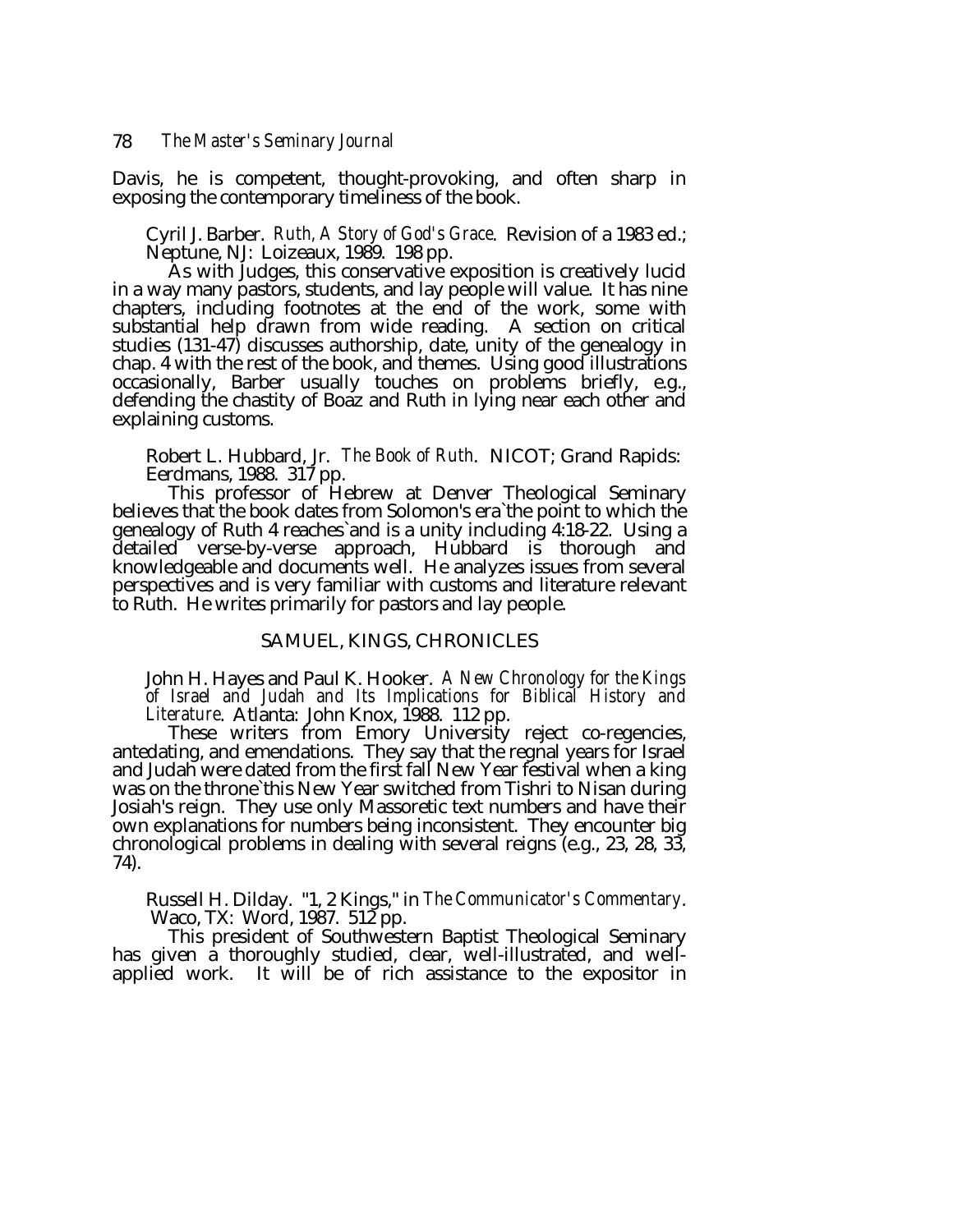furnishing different views on issues. He includes many footnotes referring the reader to additional helpful sources.

Simon J. DeVries. *1 and 2 Chronicles*. Forms of the Old Testament Literature Series; Grand Rapids: Eerdmans, 1989. 439 pp.

This work will illustrate for serious readers advanced in their theological training how a scholar does a form-critical analysis. It also contains discussion of the history of this kind of study. It probes the structure, genre, setting, and aim of each section according to the opinion of DeVries, which a conservative student may choose to profit from or pass by in favor of what he regards as a more defensible view. This type of study can sometimes provide good insights, but it can also be very arbitrary and subjective.

Michael Wilcock. *The Message of Chronicles*. The Bible Speaks

This evangelical approach defends conservative views on a number of problems by viewing the books of Chronicles as error-free. Wilcock sometimes displays clarity, making delightful applications to present-day life. He shows readers why material occurs where it does and how it fits a need there. He is vicar of St. Nicholas Church, Durham, England. His book is worthwhile in developing the principles and movements within the books.

# EZRA, NEHEMIAH, ESTHER

Joseph Blenkinsopp. *Ezra-Nehemiah. A Commentary*. Old

The author supports the view that Ezra-Nehemiah gives a continuation of 1 and 2 Chronicles, being authored by the chronicler, an individual or a school. He also holds traditional views regarding the dating of Ezra in 458 B.C. and Nehemiah in 445 B.C. Often his treatment is in a good verse-by-verse style. He has a bibliography for each section, his own translation, textual notes, and a reasonably thorough commentary. He takes "the chronicles of Nehemiah" (1:1) to refer to Nehemiah as the subject, not the author. The author displays an immense awareness of the literature dealing with this period.

James M. Boice. *Nehemiah: Learning to Lead*. New York: Revell,

1988. 219 pp.<br>One of America's foremost expository pastors, who serves the Tenth Street Presbyterian Church, Philadelphia, issues a call to pattern life after Nehemiah's style of leadership. He focuses on traits and shows how they can relate to today. He writes lucidly and uses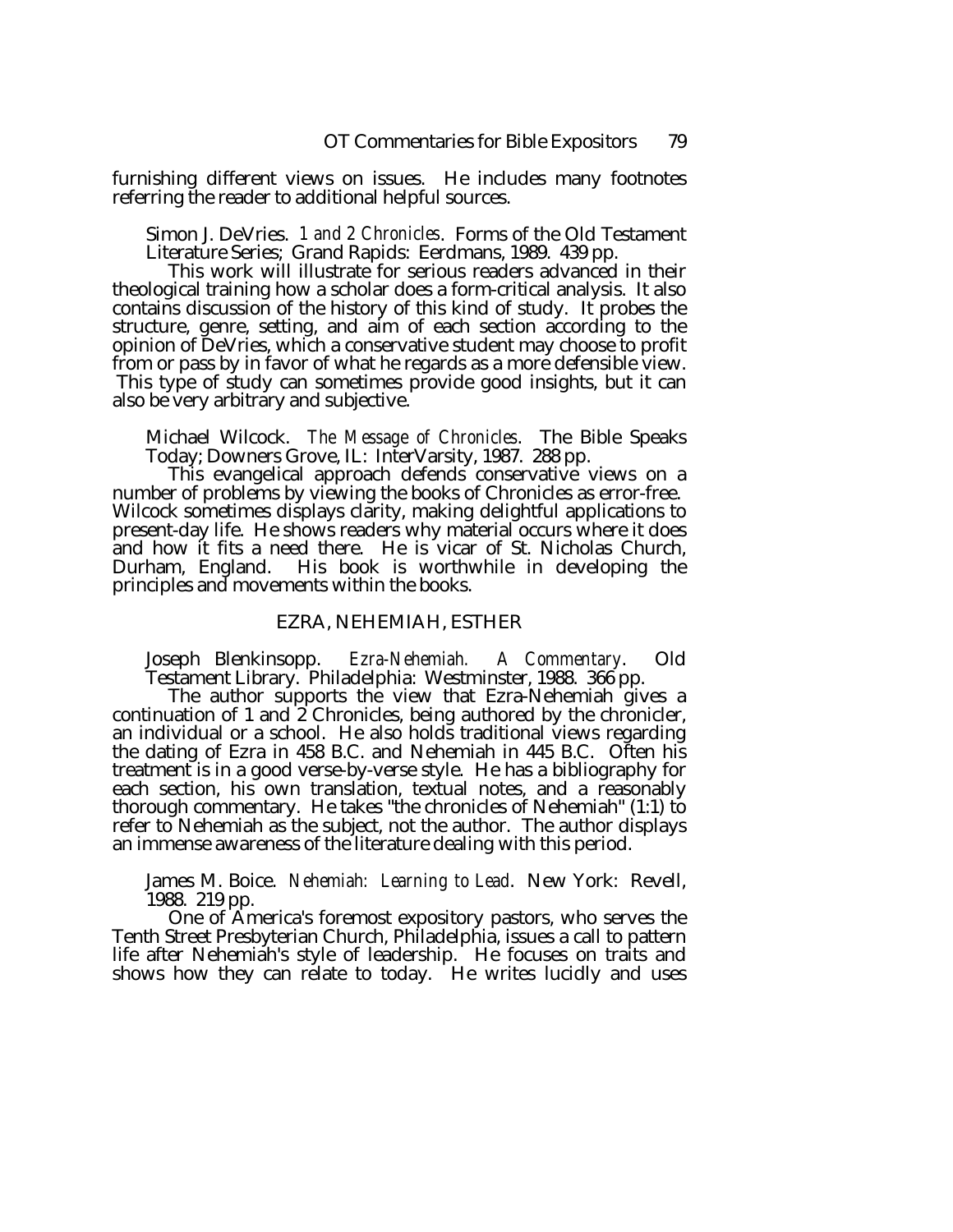illustrations occasionally. His work is suggestive for expositors and provokes spiritual growth in usefulness to God.

Howard F. Vos. *Ezra, Nehemiah and Esther*. Bible Study Commentary; Grand Rapids: Zondervan, 1987. 191 pp. This is a brief exposition from a conservative who is professor

of history and archaeology at King's College. Vos surveys reasonably well and provides help for lay readers especially, those who want a simple, quick study, and for pastors or Bible teachers who need a panoramic look as well as some concise help with problems.

#### JOB

John E. Hartley. *Job*. NICOT; Grand Rapids: Eerdmans, 1988. 591 pp.

It is good to see this firmly evangelical work, a feature that shows itself in many places. Yet Hartley is sometimes subjective and without necessity does such things as transferring Job 27:13-23 to chap. 25. Generally, his careful handling of the text, syntax, views, and reasoning constitute this as one of the best conservative works on Job.

Roy B. Zuck, ed. *Sitting with Job: Selected Studies on the Book of Job*. Grand Rapids: Baker, 1992.

Scholars such as R. Laird Harris, Francis Andersen, Norman Habel, and Don Carson contribute thirty-four chapters (or sketches) on key sections or topics. Zuck himself writes on 19:23-29 and on chap 28. The book's comments represent high expertise on subjects that an expositor will find very instructive while preparing for an individual message or a series on the book.

# PSALMS

Tremper Longman, III. *How to Read the Psalms*. Downers Grove,

IL: InterVarsity, 1988. 166 pp.<br>The features of this evangelical work include discussions of such things as the main types of psalms, the aim of the psalm titles, Davidic authorship, lines of covenant thought, Messianic themes, relevance of psalms in the ministry of Jesus, charm of the psalms for readers today, and parallelism. As examples, Longman examines in detail Psalms 30, 69, and 93. This is a good and smooth-reading recent general introduction on some of the main issues connected with the psalms.

John Phillips. *Exploring the Psalms*. 5 vols.; Neptune, NJ: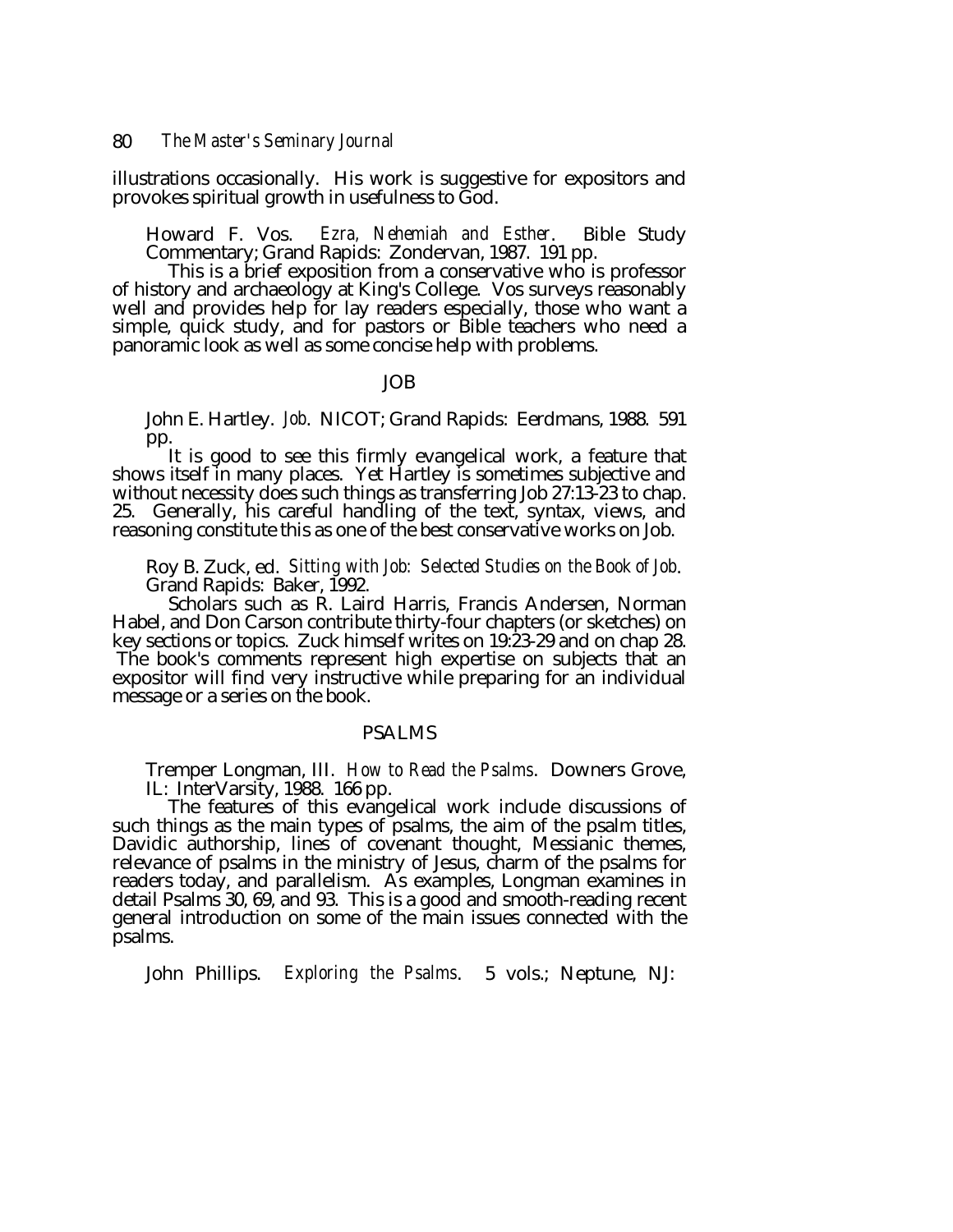Loizeaux, 1985-88.

One of America's fine Bible expositors from Moody Bible Institute's extension department supplies another of his lucid works. He has volumes on other books of the Bible. His outline for each psalm is intently alliterated with many of the points appearing to be quite appropriate. The exposition is broad and sweeping, with many statements that seize the reader's mind and heart. Using this along with their Bible text, preachers will find it suggestive and Christians in general will receive refreshment during their daily worship times because of its clarity and flow.

#### PROVERBS, ECCLESIASTES, SONG OF SOLOMON

Eldon Woodcock. *Proverbs*. Grand Rapids: Zondervan, 1988. 237

pp.<br>A Dallas Theological Seminary graduate and professor of Bible at Nyack College deals with key topics such as wisdom, fear, human relationships (i.e., adulterous woman, wife, family circle, speech), and counsel for a work ethic. Rightly heeded, the principles Woodcock sets forth in this clear presentation can lead to true success. The book is of special benefit to lay people in their devotional times, but it can prime the pump for preachers too.

James L. Crenshaw. *Ecclesiastes*. Old Testament Library; Philadelphia: Westminster, 1987. 192 pp.

Crenshaw writes this volume from a liberal perspective, furnishing an example of human rationalism at work on Scripture. In many cases the Duke University scholar in OT wisdom material makes a positive contribution in giving views and reasons by other writers on particular issues, but in many other ways he is disappointing. To him, Ecclesiastes has no reasoned structure, but is randomly arranged (cf. 47). Theologically the work is of little help. He understands the book to have a pessimistic outlook according to which life has no meaning (e.g., 25, 34, 53), causing him to downplay the positive side (20). His own merely human rationalism leads to an explaining away of verses about fearing God (102, 184, 190). He rejects the words, "remember your creator" (12:1), because he takes the statement to read correctly "your wife" in order to fit the context (184-85).

R. N. Whybray. *Ecclesiastes*. Grand Rapids: Eerdmans, 1989. 179 pp.

Adept in wisdom literature, the writer finds a positive outlook in the book. God bestows meaning to life, and a person's pursuits have a fulfilling quality only from Him (cf. 27). Whybray furnishes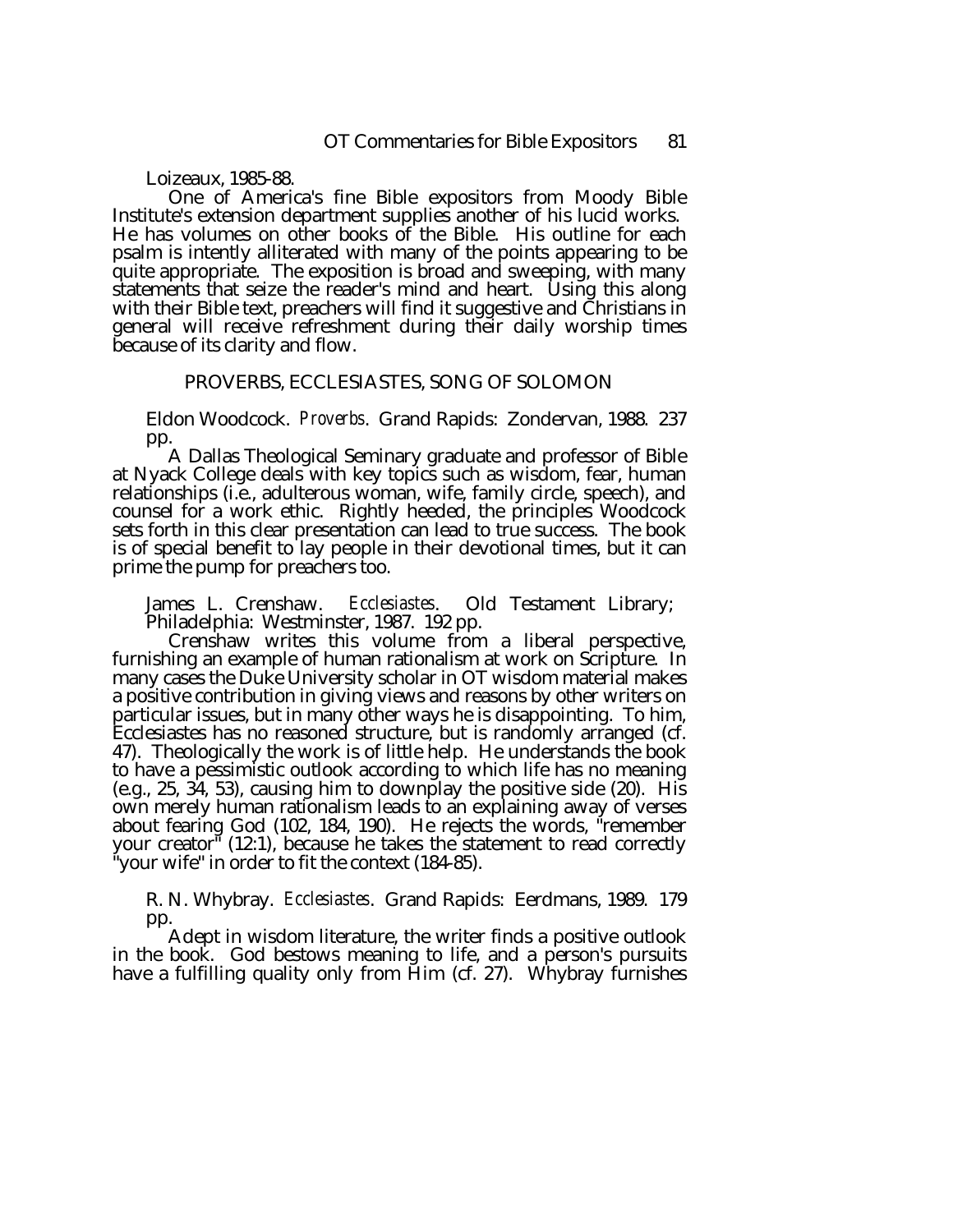illumination at many points exegetically, but conservative readers will not always think he does this because he holds a third century B.C. date for writing. He also sees no unified flow through the book, but rather thirty-four unconnected subjects. At times his explanations leave matters insufficiently clear (cf. 127 regarding women in 7:28).

Raymond J. Tournay. *Word of God, Song of Love*. New York: Paulist, 1988. 194 pp.<br>Tournay has the Song written during the Persian era, but his

evidence for this dating is not convincing. He combines two themes or levels of meaning, one about Solomon and his Egyptian wife in lovers' intimacy and the other an allegorical idea`Messiah and the daughter of Zion with her city where she dwells. The second is a Messianic yearning to encourage Jews of the Persian era to believe in the Messianic kingdom to come. It is as if the Messiah is asleep, delaying that new era. Here, Tournay labors the notion that the person sleeping in the Song is the many, not the woman. He has steeped himself in rabbinics and the Hebrew language as well as in scholarly literature on the Song.

# JEREMIAH, LAMENTATIONS

Walter Brueggemann. *To Pluck Up, to Tear Down: A Commentary on the Book of Jeremiah 1`25*. Revised ICC; Grand Rapids: Eerdmans, 1988. 222 pp.

Much good detail in this work will help students with the text and with principles for today. Yet the commentary is not especially good in comparison with others. Recurring redactional ideas are a further drawback. Often the author takes passages as having been written and redacted at a later date  $(e.g., 3:14-18; 24:1-10)$ . The bibliography will provide some help for those who wish to do research on Jeremiah, but these sources are mostly liberal.

W. L. Holladay. *Jeremiah I: A Commentary on the Book of the Prophet Jeremiah, Chapters 1`25*. Hermeneia: Philadelphia: Fortress, 1986. 682 pp, & *Jeremiah II: Chapters 26`52*. 1989. 543 pp.

by the scholarly community as a technical and critical commentary. It is quite beneficial on the text, grammar, structure, synthesis of sections, and literature dealing with relevant issues. A 95-page introduction begins Volume II, along with a bibliography that updates the one in Volume I. This is the most massive of the recent detailed works, totaling over 1,200 pages at more than 800 words per page. Holladay theorizes that 1:1 refers not to the year of Jeremiah's call, but to his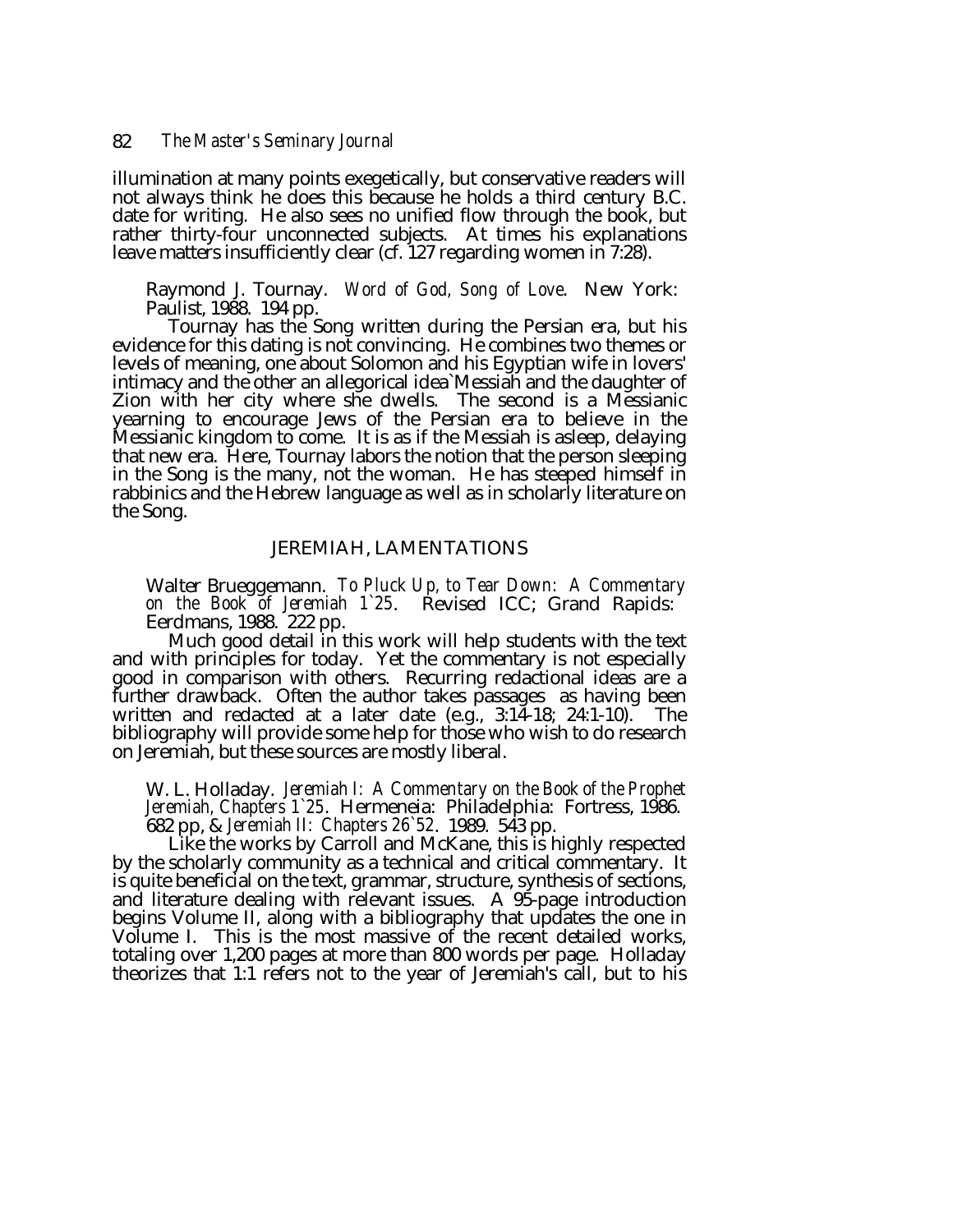birth, 627 B.C., and uses this as a chronological starting point for the rest of the book. He often connects the themes of passages in Jeremiah with NT verses, and is skeptical about redaction that remodels the book in a Deuteronomistic pattern. Some criticize him for a highly individualistic translation in many passages and his pleading that the original text was the way his emendations propose. In a verse-byverse commentary he explains more than Carroll or McKane, is masterful in grammar and syntax, and skillful in insights drawn from much study. Yet he retains an intelligible flowing style. Many herald this as the definitive work on Jeremiah to date.

Derek Kidner. *The Message of Jeremiah*. The Bible Speaks Today;

This is a broad exposition of the book that is quite refreshing.<br>Kidner displays his usual high standard of readability, conservatism, conciseness, and directness regarding many issues. Yet he is amillennial on the main prophetic section (chaps 30`33), expecting a spiritual rather than a literal realization.

Iain Provan. *Lamentations*. New Century Bible; Grand Rapids: Eerdmans, 1991. 142 pp.

Provan is lecturer in Hebrew and OT studies at the university of Edinburgh. His introduction is informative and up-to-date on views of authorship, date and place, but because he is liberal, he is unable to arrive at a view except that the book was written between the sixth and second centuries B.C. (19). His information is valuable in spite of the fact that he does not believe that a commentary should give the text's meaning. Rather it should be "a catalyst for the reader's own imaginative interaction with it" (29). So usually he does not state his own view and seems unsure the book refers to the fall of Jerusalem or what its setting is (11, 29). Still, one can find much information on verses as to the text and meaning of words. He is of the opinion that Lam 3:21-27 focuses on humble repentance and trust in God's love, yet that chap 5 swings to an attitude opposed to this, reproaching God for unfairness (23). So he feels that the theology of the book is left "ending in a question mark" (24). Many will disagree with him here.

# EZEKIEL

W. A. Criswell. *Expository Sermons on the Book of Ezekiel*. Grand Rapids: Zondervan, 1987. 269 pp.<br>This author is a great man and preacher, but this work on

Ezekiel is not good in too many places. It is warm and compassionate, and has much practical comment by way of applications for lay people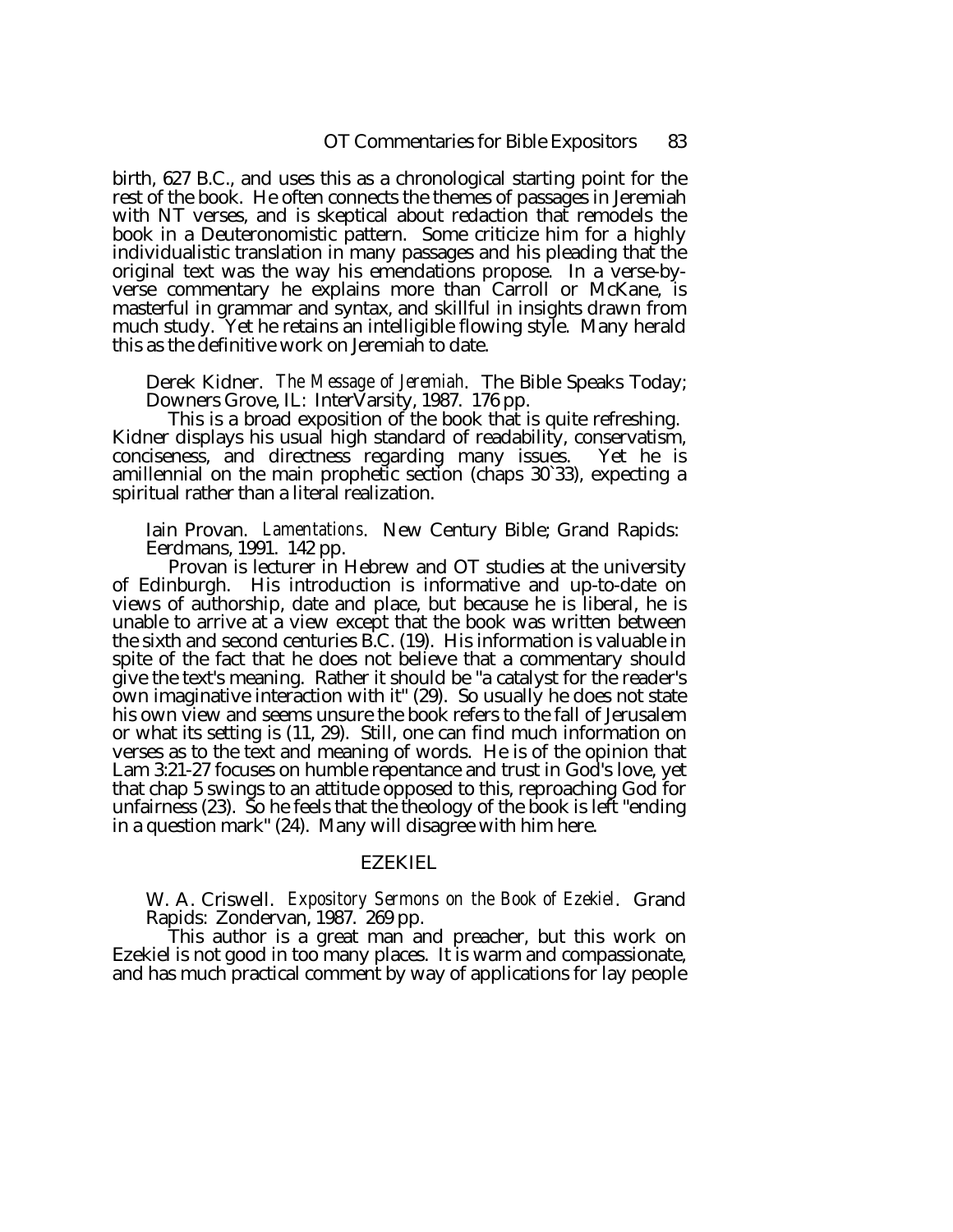and pastors. This worthwhile part is helpful, for example, on "Why Study Prophecy?" and "The Preaching of Ezekiel." Another good feature is his appeal`based on 18:31`to readers to lay hold of hope in God, casting away transgressions, "for why will ye die?" (22). He embraces premillennialism, but does not defend it well here. He lightly asserts the origin of Satan in chap. 28 and Isaiah 14, but without basing it on evidence. He assumes that chap. 37 teaches bodily resurrection as well as restoration to Palestine and that the northern invader of chap 38 is Russia (215). His strange mixture of views regarding the temple in chaps. 40 ff. is disturbing. It is a literal one with a literal river in Palestine, yet blessings flow from the church, and the river somehow flows throughout the world today, "blessing the deserts of the nations of the world" (227-58). The book is a disappointment.

# DANIEL

John F. MacArthur, Jr. *The Future of Israel (Daniel 9:20`12:13)*. Chicago: Moody, 1991. This is a brief premillennial dispensational series on the verses

indicated by one of America's most able expository pastors.

John Phillips and Jerry Vines. *Exploring the Book of Daniel*. Neptune, NJ: Loizeaux, 1990. 279 pp.

interpretation and practical application to stimulate thought about relevance for today. It does not wrestle deeply with interpretive issues.

#### MINOR PROPHETS

James M. Boice. *The Minor Prophets. An Expositional Commentary*. Grand Rapids: Zondervan, 1983-86. 542 pp.

prophets. The large, two-column pages contain much good material on the relevance of the words for then and for now, dealing with such topics as love, repentance, and sincerity (Hosea 6). A prolonged contemplation of these pages and an application of their principles will produce substantial Christian growth. The author could improve the work by being more definite sometimes in specifying in what framework God will bless Israel in the future (e.g., Hosea 14). Vagueness such as in Joel 2:1-11, where he says the invader is neither locusts nor a human army, is a drawback. Wordiness and wandering in his discussions is another shortcoming, as in using Joel 2:28 to take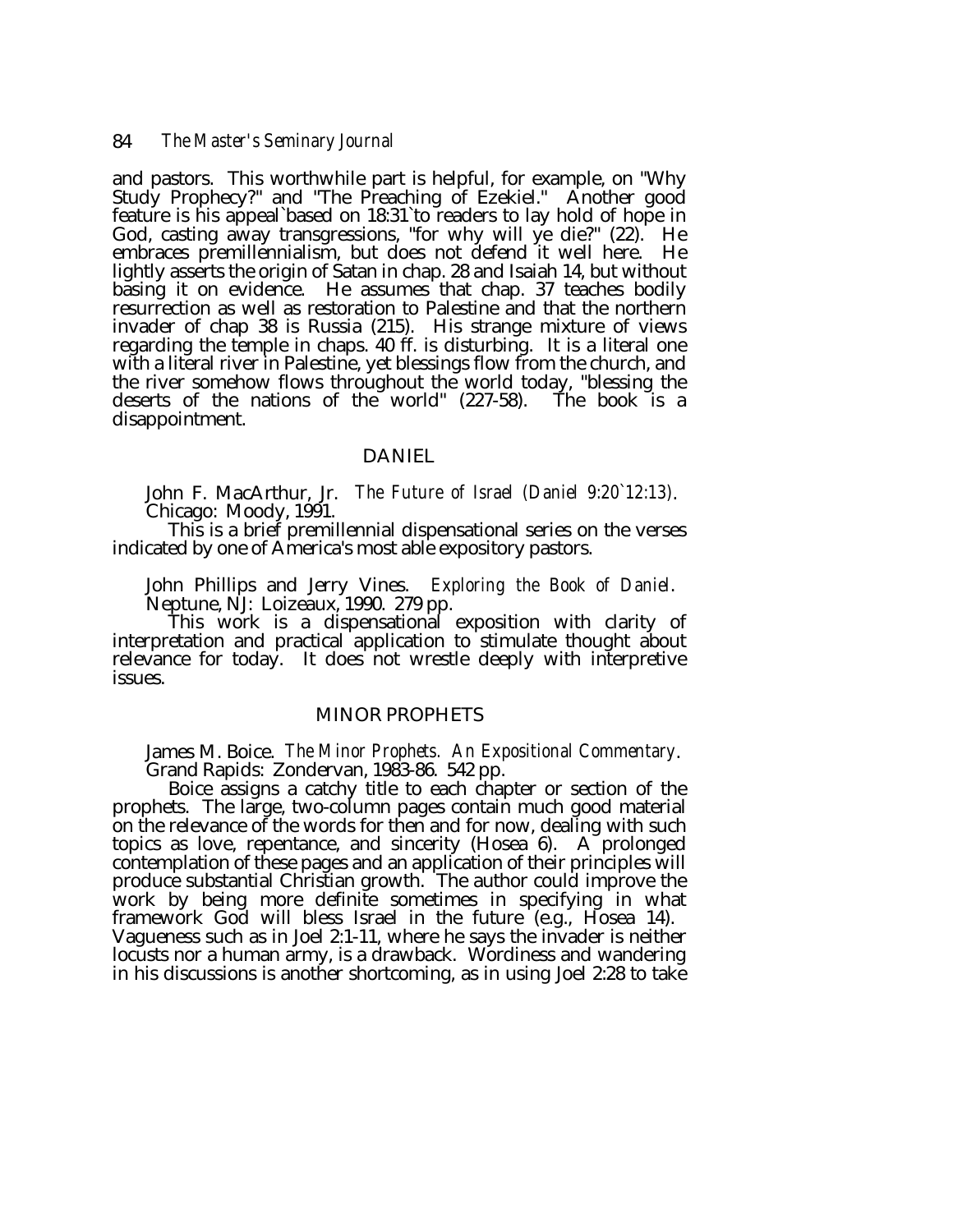off into a long discussion of clericalism. He finds fulfillment of Joel 2:28 at Pentecost, yet it would help to point out some aspects that were not fulfilled on that occasion. He is more to the point on Zechariah 14.

Robert B. Chisholm, Jr. *Interpreting the Minor Prophets*. Grand Rapids: Zondervan, 1990. 317 pp.<br>This well-informed survey by an associate professor of OT

studies, Dallas Theological Seminary, looks broadly at each prophet's structure, message, doctrinal themes, and literary and rhetorical features. After a brief survey of overall themes i.e., sin, judgment, salvation`the work examines each prophet in succession from Hosea to Malachi. Regarding long-range prophecy, Chisholm is presumably premillennial, but in several instances where he would expectedly commit himself, he maintains such a vagueness that no distinct word as to when fulfillment will come is discoverable (e.g., Hosea 3, 14; Joel 3:9 ff.; Zechariah 14). He surveys each book, section by section, with helpful comments and brief treatments of the main problems. At the end of each book survey, he sums up points of theology. He views Joel 2:1-11 as meaning a human army, but is not explicit in naming which army and what the time is. This volume is good, but general. The reader who consults the *Bible Knowledge Commentary* in this area will find more premillennial specificity in many cases.

H. D. Beeby. *Hosea: Grace Abounding*. International Theological Commentary, F. C. Holgren and G. A. F. Knight, eds. Grand

Rapids: Eerdmans, 1989. 189 pp.<br>Beeby's work is rich in helpful analysis of the text and has much to offer on word studies, exegesis, historical background, theological comment, and devotional principles. Beeby's assumptions on critical theories must temper its reading, however, because the assumptions at times lead to excising verses as redactional additions. These excisions derive from subjective opinion, not convincing evidence. In many respects, the work is not bad, neither is it truly great.

David A. Hubbard. *Hosea: An Introduction and Commentary*. Tyndale Old Testament Commentary; Downers Grove, IL:

This is a highly readable conservative effort that is often refreshing in its discussion of passages. It has sections treating the broad perspective and some good verse-by-verse comment. The introduction, among other things, is an orientation regarding the message of Hosea. In predictive prophecies where many premillennialists would feel he could be definite, however, Hubbard is not clear-cut as to a long-reaching millennial fulfillment.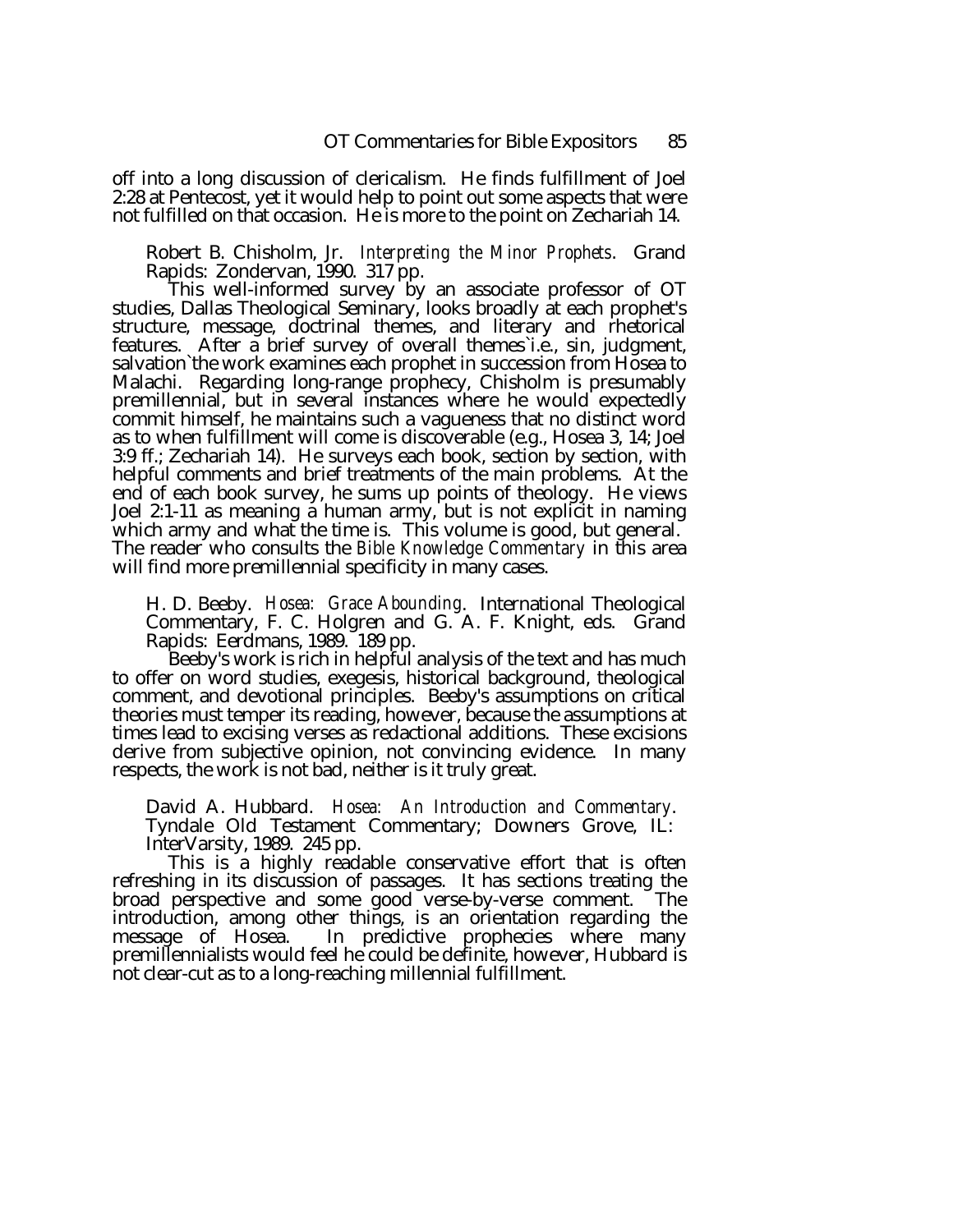Thomas McComiskey, Raymond Dillard, and Jeffrey Niehaus. *Hosea, Joel, Amos*. An Exegetical and Expository Commentary; Grand Rapids: Baker, 1992. 509 pp.

This volume is part of a new series on the Minor Prophets with McComiskey as its editor. It is evangelical and shows expertise in exegesis, background, and sensitivity to hermeneutics, plus evidencing a good grasp of recent scholarship. Its bibliography is splendid. The format of the work puts a textual section first, followed by an expository part.

Ronald B. Allen. *Joel*. Bible Study Commentary; Zondervan, 1988. 120 pp.

Allen is skilled in Hebrew and interpretation, and writes in an appealing manner. He is conservative and premillennial. In his view the locusts are literal in chaps 1 and 2, yet supernatural in the latter case. He never seems to clear up what the supernatural locusts are in the future time of Armageddon, but stays general and vague. They sound like angelic hosts when Allen links them with Rev 9:11-16. The volume has good emphases on God's grace, compassion, anger, and love in 2:12-17. Apparently the author sees the "northern army" of 2:20 as a human one, not identified with the locusts of 2:1-11. He has a long and helpful discussion of whether Acts 2 fulfills the outpouring of the Spirit, and concludes it is a partial fulfillment (95). In 3:9 ff., he believes the blessing is in the millennium after the second advent, yet he identifies the fountain of v. 18 as the river in the ultimate state, the New Jerusalem (116), and is not clear on why or how he leaps from the millennium to the ultimate bliss.

Thomas J. Finley. *Joel, Amos, Obadiah*. Wycliffe Exegetical Commentary; Chicago: Moody, 1990. 417 pp.<br>This conservative and premillennial work by a professor of OT<br>at Talbot School of Theology has a good bibliography of f and a very full discussion of many issues, a rich use of other studies, help in Hebrew exegesis, and a good effort on word meanings. Hebrew words are transliterated into English. Finley sees literal locusts in chaps. 1 and 2 of Joel. One wishes that he had listed and given arguments, yet he does give some when he arrives at individual verses. It sounds as though he believes rich blessing will come to Israel (not the church in this case) in 2:18-27, but it also sounds like he sees it realized in past history. He is not wholly clear. He sees a partial fulfillment of Joel 2:28-32 in Acts 2 and the fulfillment of details of 3:9 ff. in the future tribulation period and Messianic Kingdom after the second advent, not in the church or the ultimate state. The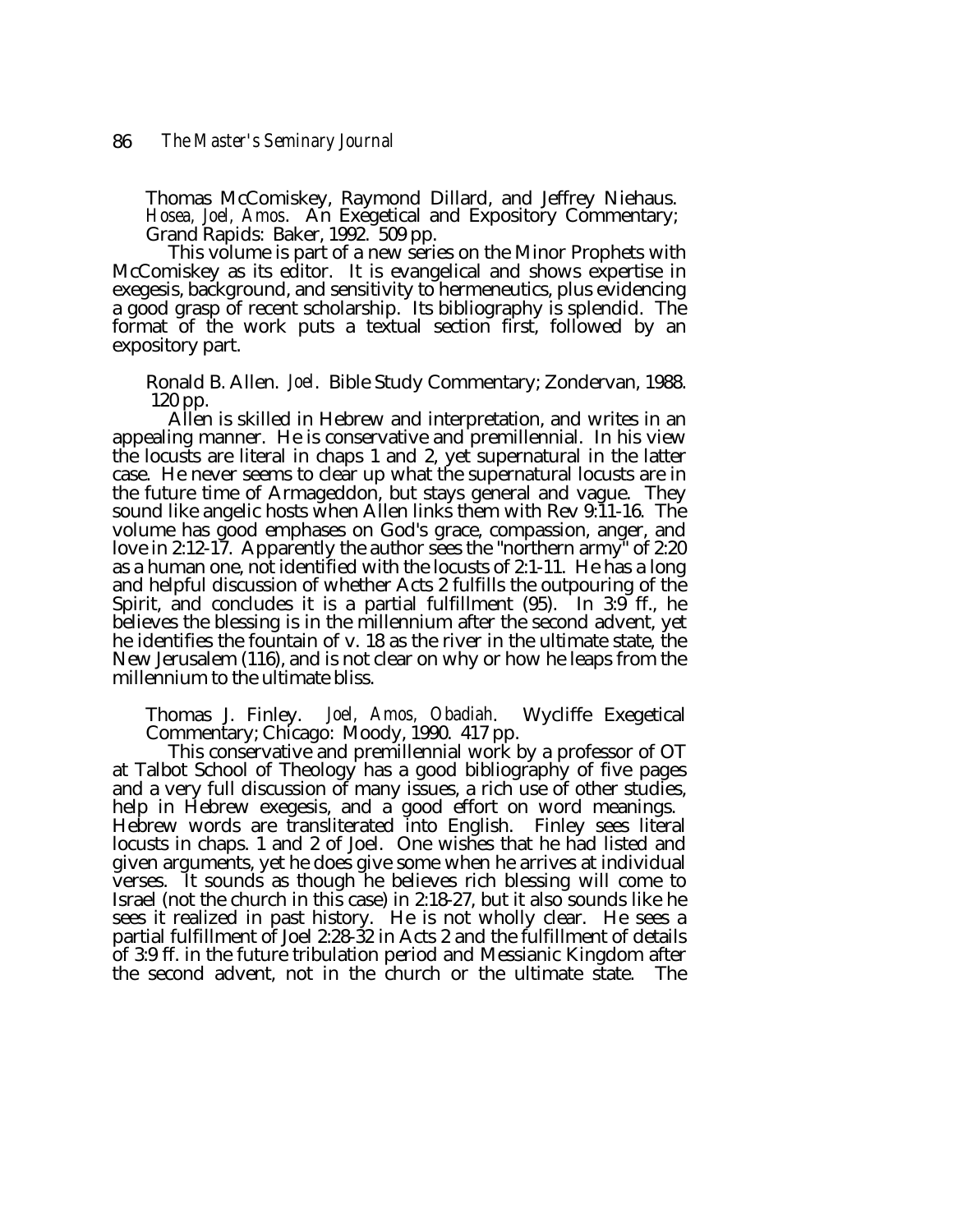treatment of Amos 9:11-15 could be stronger in support for a premillennial view. The discussion about when the fulfillment will come to Israel is seemingly vague.

Gerhard F. Hasel. *Understanding the Book of Amos*. Grand Rapids: Baker, 1991. 171 pp.

This is not a commentary per se but a lucid and excellent survey that combines into a rich tapestry some of the helpful lines of thought in research on the book. Hasel sees Amos as the first of the writing prophets, ca. 780-760 B.C., and as a "microcosm for the study of all prophetical writings on the Old Testament" (11). He articulates issues in such a way as to point to the unity of the book.

Shalom M. Paul. *Amos*. Hermeneia; Minneapolis: Augsburg, 1991. 409 pp.

Paul has produced a magisterial work that ranks above everything else. It is impressively thorough, well-written, and shows an awareness of many issues, possible interpretations, and much relevant literature`cf. nearly eighty pages of lists of sources (xix-xxvi, 299-367). Included is a very full discussion on the situation in which Amos ministered, his kind of ministry, features of it, views about when oracles occur, and literary traits of oracles. The author defends the authenticity of the oracles against arguments of interpolation. The verse-by-verse commentary is on large double-column pages and quite full of details about the text, word meanings, geography, customs, relation to other Scriptures, and views on problems. Footnotes crammed with further help are abundant and are often long. Summary remarks at the outset of sections help readers see connections, overall ideas, and movements of the book. Paul defends 9:11-15 against arguments from the majority who take it as unauthentic, i.e., from an exilic or post-exilic theological-redactor. He shows how well it fits with the book. He also does much to recognize the prophecy of a future glorious state for Israel and ties it with other passages. But he does not relate 9:11-15 to James' use of it in Acts 15:13-15. His bibliography lists two works under "Early Christian Interpretation" (316-17). In his section on Indices (354-406) where he lists literature consulted, the "New Testament" entry includes only

Gary V. Smith. *Amos, A Commentary*. Library of Biblical Interpretation; Grand Rapids: Zondervan, 1989. 307 pp.<br>This is a thorough conservative commentary that leaves few

key stones unturned in an exposition based on Hebrew exegesis. Smith is helpful on the book's unity, verse-by-verse interpretation, and

seven passages and 7:43 is the only Acts reference.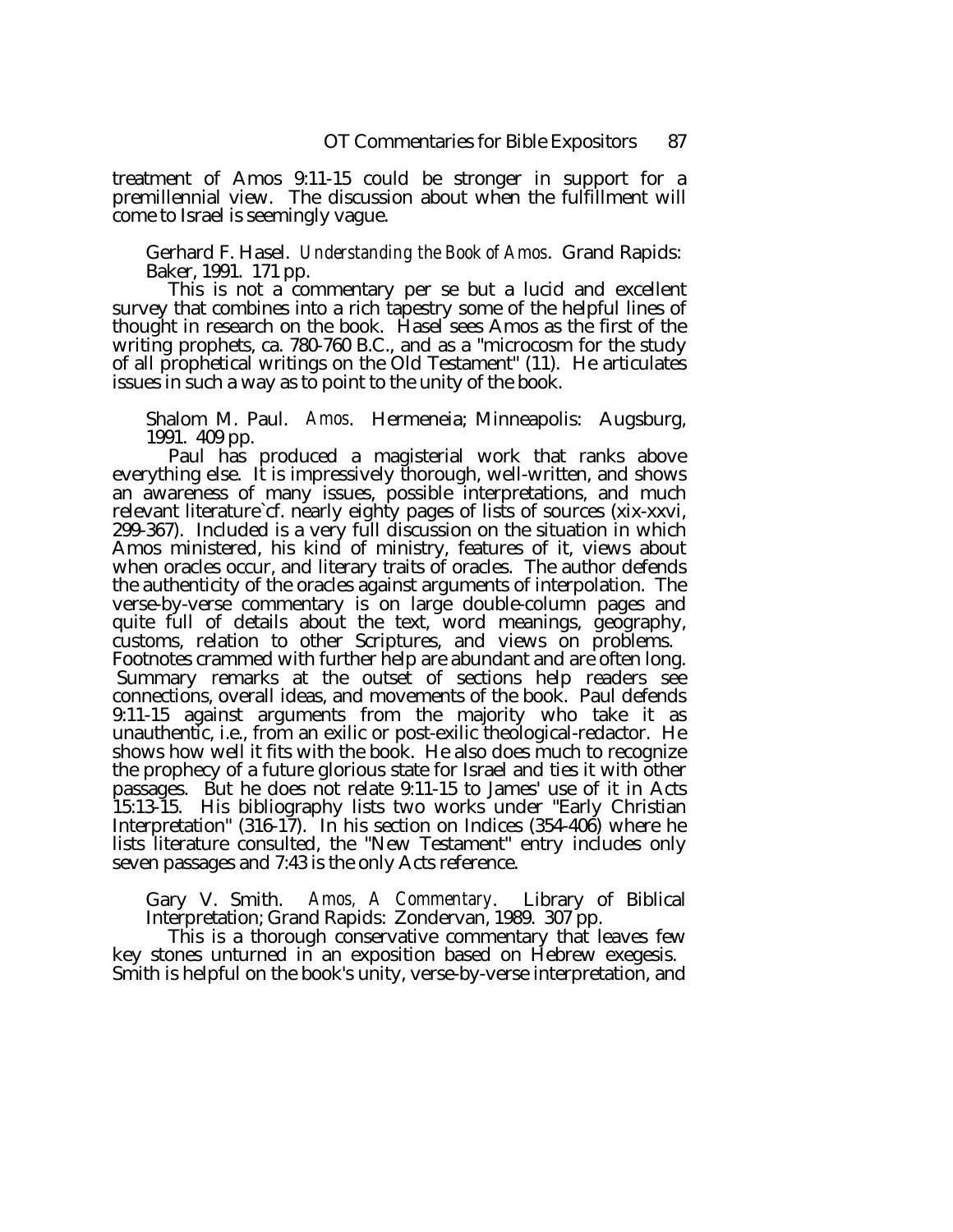theological relevance then and now. Expositors and lay readers will find substantial help.

D. W. Baker, Desmond Alexander, and Bruce K. Waltke. *Obadiah, Jonah, and Micah*. Tyndale Old Testament Commentary; Downers

Baker on Obadiah, Alexander on Jonah, and Waltke on Micah combine to write a good, concise conservative commentary. It is quite competent and carefully thought through. Baker sees Obadiah 21 fulfilled in a king on earth after the second advent (43) and defends the unity of vv. 17-21 with the earlier part of the book. Alexander defends an early date of Jonah (8th century) against several arguments (51-63). He also argues for authorship by one writer (63-69), apparently the Jonah of 2 Kgs 14:25. He favors actual, historical events, not a parable or a form of fiction, and capably sums up answers to problems, but appears thin in regard to how to explain a great fish swallowing Jonah, though he believes it was a miracle  $(110-1\tilde{1})$ . Waltke provides a good verse-by-verse study, enriched by expertise in exegesis, history, and customs.

Bryan Beyer and John H. Walton. *Obadiah/Jonah*. Bible Study<br>Commentary; Grand Rapids: Zondervan, 1988. 122 pp.<br>Bryan teaches at Columbia Bible College and Walton at Moody<br>Bible Institute. Bryan dates Obadiah after the 586

Jerusalem, because vv. 10-14 describe Edom's gloating at that fall. He understands vv. 17-21 to teach a premillennial view with a future millennial kingdom after the second advent. Yet he never says it is millennial, only that it is God's kingdom. He finds a future resettling of Israel in its land. Walton supplies much good information (e.g., the lots of Jonah 1). But since God's preparation of the great sea creature was a miracle, he sees no need to cite accounts of marine creatures swallowing men (29). He apparently does not view Nineveh's repentance as being a conversion to the Lord, to Judaism, or even to monotheism (51). It was not to spiritual salvation (53). Some will not find persuasive his explanation for why Jonah was angry (chap. 4).

Jack R. Riggs. *Micah*. Bible Study Commentary; Grand Rapids: Zondervan, 1987. 92 pp.

Cedarville College follows a clear, simple, overall outline for the book`judgment (1:2`2:13), Messiah (chaps 3`5), and pardon (chaps 6`7). He fills in subpoints helpfully, commenting competently on the main details. His view of the kingdom is premillennial (49). His work is helpful for pastors, Sunday School or Bible class teachers, and lay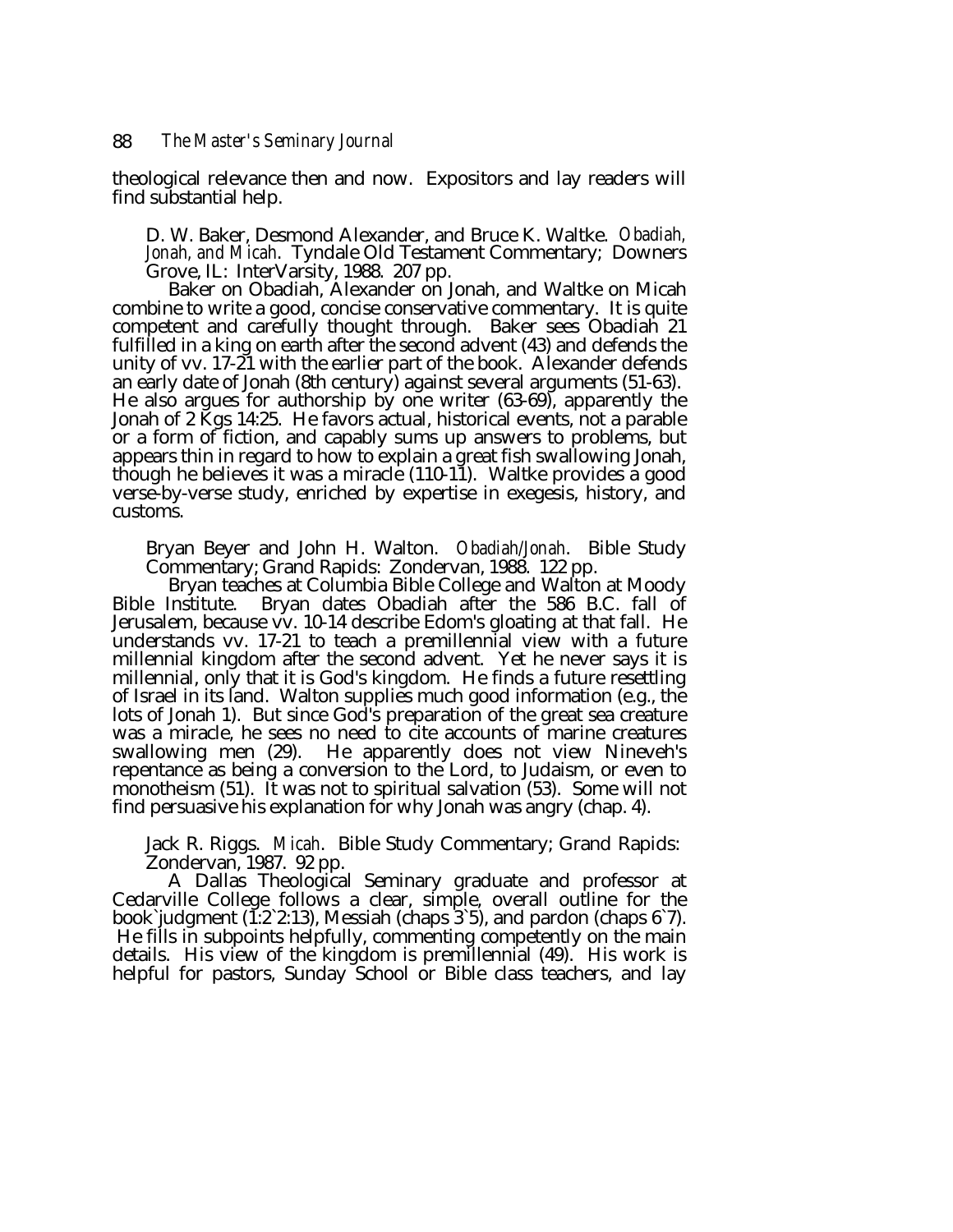people in general.

Hans W. Wolff. *Micah, A Commentary*. Minneapolis: Augsburg, 1990. 258 pp.<br>This volume, highly regarded in critical circles, embraces the

idea that Micah was written in post-exilic times and was the product of centuries of composition, with only some passages coming originally from Micah (cf. list on 8-9). His redaction segments are subjective and lack hard evidence that they are necessary. One can glean much that helps on Micah, but will often meet Wolff's theories about composition, which are obtrusive and interruptive for the person viewing the text as a unit by one writer.

D. W. Baker. *Nahum, Habakkuk and Zephaniah*. Tyndale Old Testament Commentary; Downers Grove: InterVarsity, 1988. 121

pp.<br>Baker presents a brief introduction and a well-studied survey of each book, providing a good outline, handling most things rather carefully and from a conservative stance. He sees "Day" of Zephaniah 3 as one of wrath and also one of hope and help (116), but is very general and vague about when, where, and in what form the blessed state will be realized. He is typical of many who do not nail things down in any framework so as to clarify just where he stands.

Richard Patterson. *Nahum, Habbakuk and Zephaniah*. Wycliffe<br>Exegetical Commentary; Chicago: Moody, 1991, 416 pp.<br>This is an outstanding conservative, detailed work backed by<br>scholarly awareness and expertise. Comments ref ability in the Hebrew text, philology, exegesis, history, and literature. Patterson has premillennial convictions in the final verses of Zephaniah. He shows the shaky reasoning of critical arguments against the unity of Nahum, and defends the unity of Nahum and Habakkuk. In a long excursus he defends NT uses of Hab 2:4 (21-23). But some will doubt that he captures the significance of the picture of a hind in Hab 3:19 when he sees only swiftness ascending and gracefully gliding (262-63). Yet in most details he is excellent. The work is well worth the cost and time spent on it.

O. Palmer Robertson. *The Books of Nahum, Habakkuk and Zephaniah*. NICOT; Grand Rapids: Eerdmans, 1990. 357 pp.

issues and lucid in style. The writer provides a good translation and commentary that is often graphic. He looks at Hab 2:4 from many angles (173-83) and clearly catches the picture of living by faith in 3:19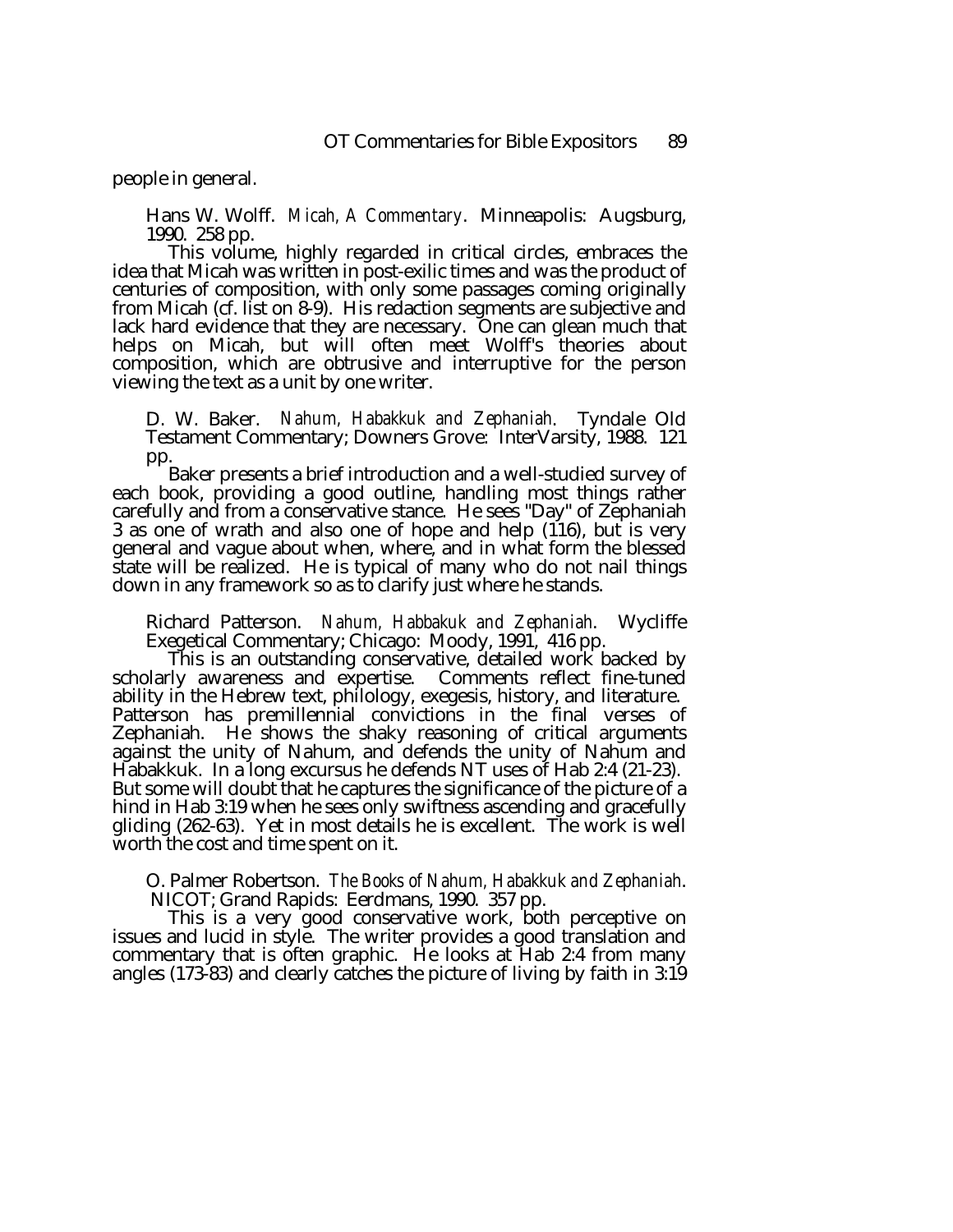that ties in with 2:4b. To a great extent the explanations of verses are full enough and satisfying, but at times questions occurring to serious minds do not find treatment. For example, why make a sweeping statement about no deceit in a future remnant if this is in a state of imperfection and believers still have some deceit when less than absolutely perfect?

Maria Eszenyei Szeles. *Wrath and Mercy: A Commentary on the Books of Habakkuk and Zephaniah*. International Theological Commentary; Grand Rapids: Eerdmans, 1987. 118 pp.<br>This work by a professor of OT, United Protestant T

exegetical comments on the Hebrew text drawn from much study, but is mixed with some thin and cursory statements. Often the book helps with theological meaning, but the authoress at times reflects higher critical loyalties as when she claims arbitrarily that certain difficult statements must be a redactor's later insertion. She is flimsy or nonexistent in convincing proof on Hab 2:6-20 (36; cf. also 41). A pastor or student using the work with good discernment can profit from it by exercising his own judgment.

Richard L. Coggins. *Haggai, Zechariah, Malachi*. Old Testament

This work, available through Eisenbrauns, Winona Lake, Indiana, offers brief assistance on critical issues, historical matters, and exegesis. Coggins is not a particularly interesting writer, but he offers quite a bit of expertise that can be helpful as one reads and discerns carefully in choosing what is usable and bypassing the rest.

Pieter A. Verhoef. *The Books of Haggai and Malachi*. NICOT; Grand Rapids: Eerdmans, 1987. 364 pp.<br>This volume by a professor of OT, Emeritus, University of

Stellenbosch, South Africa, is conservative in its coverage of much current literature, introductory matters, and verse-by-verse content. Explanations of the text and the tracing of the flow of thought are competent. Verhoef takes issue with W. Rudolph who says that Haggai has no relevance for those of the Christian faith (vii), and strives to show the significance of both Haggai and Malachi for today. He has interacted with much scholarship within the text and in his footnotes. He believes that someone close to Haggai wrote the book with authentic material from Haggai. He upholds the unity of the book and traces the movement through the verses carefully in relation to its background. He seems to be premillennial in understanding the fulfillment of prophetic aspects about the temple beyond the second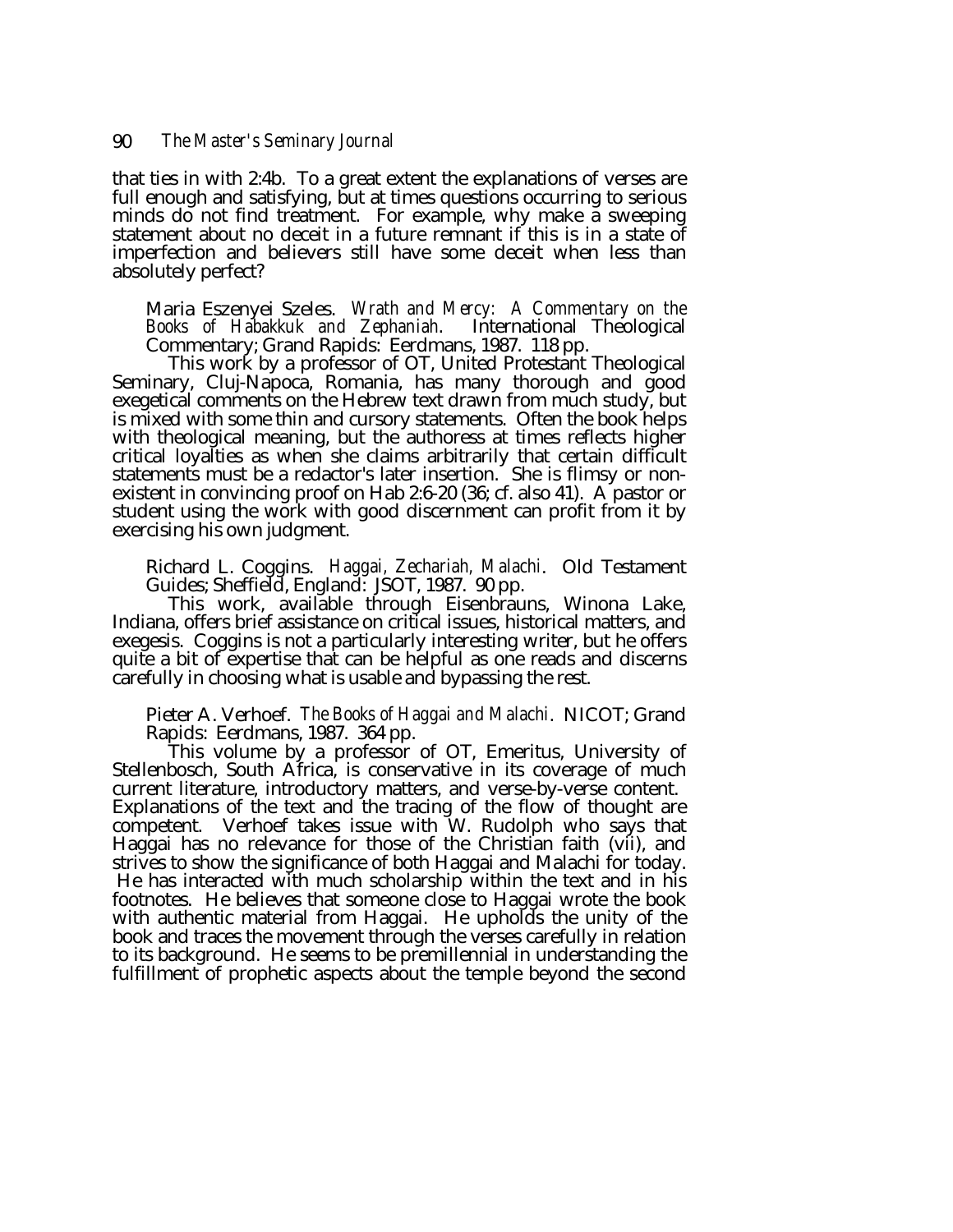advent. He deals at length with many of the problems by giving different views and factors to weigh`e.g., on God's love and hate (Mal 1:2-3), "one" (2:15), and "Elijah" (4:4-6).

Hans W. Wolff. *Haggai, A Commentary*. Minneapolis: Augsburg, 1988. 128 pp.

This work by an expert in exegesis, history, and critical study is a translation from the German Biblischer Kommentar series. Wolff sees three layers of composition from Haggai to the final writer. The chronicler, he feels, added interpolations at 2:5, 9, 14, 17-19, 21-22. The helpfulness of the large amount of information and expertise on exegesis is reduced by what some will consider arbitrary opinions about composition and rearrangement.

Homer J. Heater, Jr. *Zechariah*. Bible Study Commentary; Grand Rapids: Zondervan, 1987. 122 pp.

organized and aware of the main issues, with contributions to make on most of them. Heater understands the four horns of 1:18-19 not to be the four empires of Daniel 2 and 7 or any other specific four, but a coming from the four quarters of the earth, a worldwide context (21). The four craftsmen are likewise. He sees the future for Jerusalem in chap. 2 as millennial, after the second advent. He is vague on the circumstances of God's taking evil from Israel and "setting it up among those who reject Him" in Shinar in Zechariah 5 (43). The explanations of details in chap. 14 as fitting into a premillennial view are helpful, but brief.

Beth Glazier-McDonald. *Malachi, The Divine Messenger*. Atlanta, GA: Scholars, 1987. 288 pp.<br>This 1983 dissertation at the University of Chicago does several

things. It stands against the tide that holds the book to be prose and contends for the poetic character of the larger part. It explains the text, often in as much detail as many verse-by-verse commentaries. It is against emendations and argues for every verse fitting the flow of the context and being cogent to the situation of Malachi's day (ca. 450 B.C.). The writer shows a wide knowledge of scholarly literature, but often reasons against commonly accepted critical theory. For example, the "messenger of the covenant" in 3:1 is to her the Lord, not an addition to the text. Conservatives will appreciate much of the work, but textual and redaction-critical scholars frown on her upholding the text as it is, though she has done her homework.

# CLASSIFICATION AND RATING OF COMMENTARIES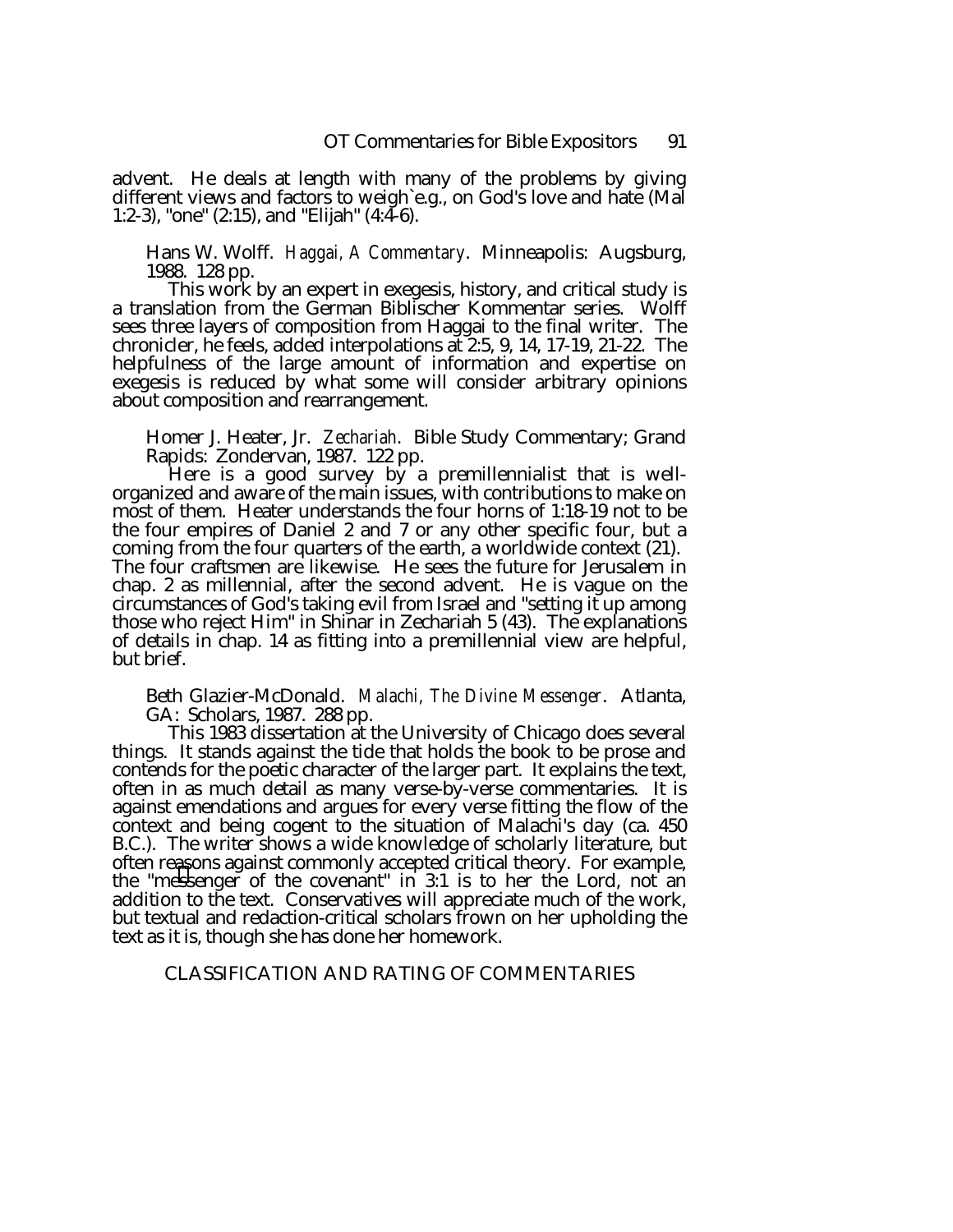Space does not permit a thoroughgoing classification and rating of commentaries on individual books of the OT, but an appraisal of the works on Genesis provides an example of how commentaries may divide themselves into categories and how they compare with one another.<sup>2</sup><br>Three distinctive categories of commentaries are (1) detailed

exegetical works that may include more technical material, (2) competent expositional surveys, and (3) more predominantly devotional efforts that may include exposition and, at times, a handling of interpretive problems. A careful observation of the descriptions of commentaries earlier in this article will usually reveal<br>in which category each book belongs.

This reviewer has also attempted to rank the commentaries in each category in accordance with his estimate of how well the writers explain the text. In this ranking, works that delve into speculative theories to the extent that they furnish no real explanation of the text<br>may be omitted, no matter how painstaking their scholarship is.

In the sample charting of Genesis below, some of the ranked books do not appear in the annotations earlier in this article. The reason for this is that they were written prior to 1987. In cases where the books do appear in the above discussion, an asterisk (\*) follows the author's name.

Table 1 showing the rating of commentaries on Genesis appears on the next page.

<sup>&</sup>lt;sup>2</sup>A comprehensive categorization and rating of commentaries on all sixty-six books is available in the unabridged annotated bibliography referred to in note 1 above.